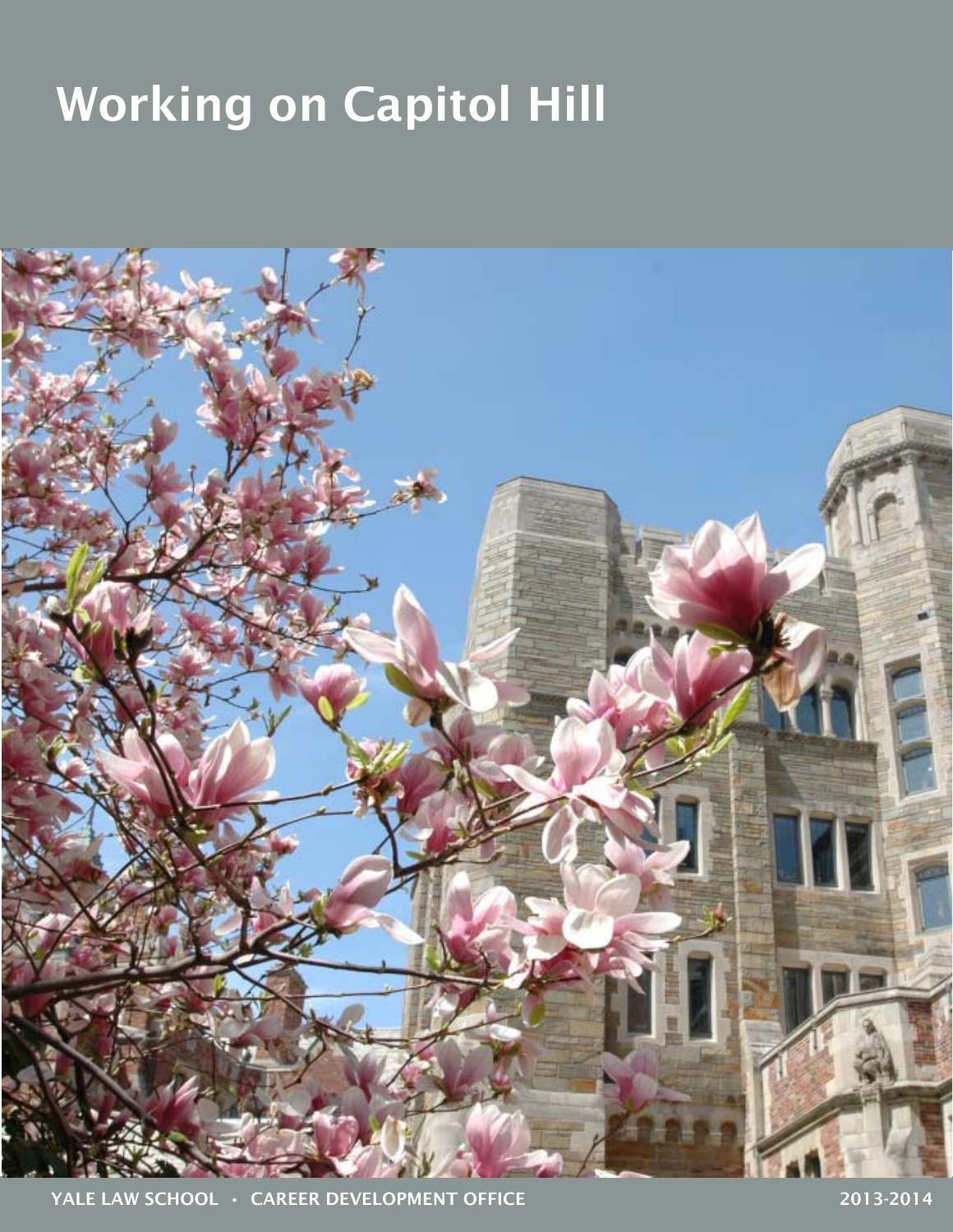# **Table of Contents**

| Chapter 1        |  |  |  |  |
|------------------|--|--|--|--|
|                  |  |  |  |  |
|                  |  |  |  |  |
|                  |  |  |  |  |
|                  |  |  |  |  |
|                  |  |  |  |  |
|                  |  |  |  |  |
|                  |  |  |  |  |
|                  |  |  |  |  |
|                  |  |  |  |  |
|                  |  |  |  |  |
| <b>Chapter 2</b> |  |  |  |  |
|                  |  |  |  |  |
|                  |  |  |  |  |
|                  |  |  |  |  |
|                  |  |  |  |  |
|                  |  |  |  |  |
|                  |  |  |  |  |
| <b>Chapter 3</b> |  |  |  |  |
|                  |  |  |  |  |
|                  |  |  |  |  |
|                  |  |  |  |  |
|                  |  |  |  |  |
|                  |  |  |  |  |
|                  |  |  |  |  |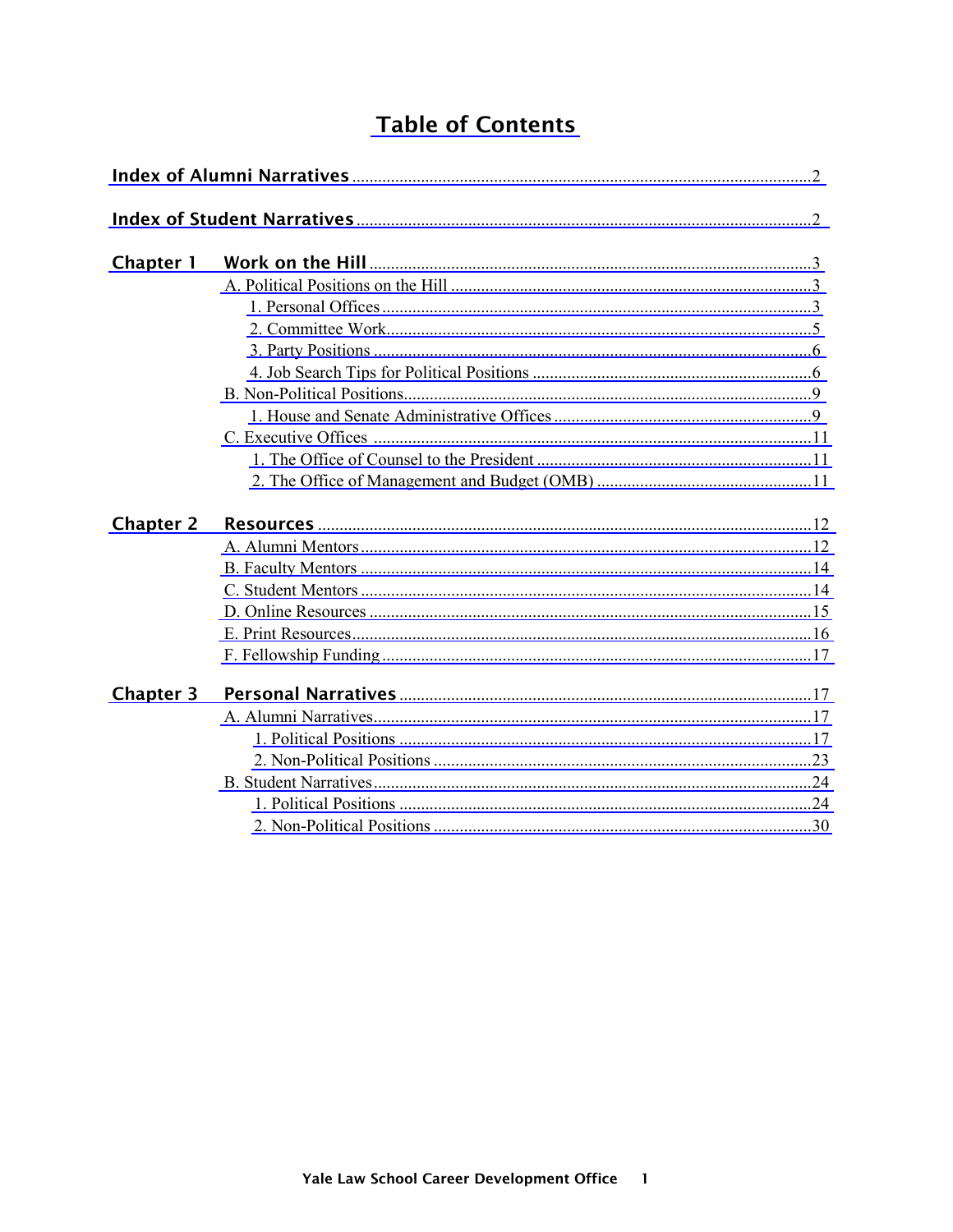# Index of Alumni Narratives

### <span id="page-2-0"></span>Political Positions

| Senator Edward Kennedy–Senate HELP Committee, Former Congressional Fellow,    |  |
|-------------------------------------------------------------------------------|--|
|                                                                               |  |
| Senator Edward Kennedy–Senate Judiciary Committee, Former Counsel,            |  |
|                                                                               |  |
| (Narrative removed from public version of guide.)                             |  |
|                                                                               |  |
| Senator Daniel Akaka–Senate Subcommittee on Oversight of Government           |  |
| Management, the Federal Workforce, and the District of Columbia, Former Staff |  |
|                                                                               |  |
|                                                                               |  |

# Non- Political Positions

| Library of Congress, Congressional Research Service–American Law Division, |  |
|----------------------------------------------------------------------------|--|
|                                                                            |  |

# Index of Student Narratives

# Political Positions

| Senator Russ Feingold–U.S. Senate Judiciary Committee, <i>Katherine Kimpel</i> 24 |  |
|-----------------------------------------------------------------------------------|--|
| Senator Edward Kennedy–U.S. Senate Judiciary Committee, Jon Donenberg 24          |  |
| Senator Joseph Lieberman-U.S. Senate Governmental Affairs Committee,              |  |
|                                                                                   |  |
| Senator Charles Schumer–U.S. Senate Judiciary Committee, Rebecca Kelly            |  |
| Senator Charles Schumer–U.S. Senate Judiciary Committee, Tabitha Edgens28         |  |
|                                                                                   |  |
|                                                                                   |  |

### Non- Political Positions

Library of Congress, Office of the General Counsel, *Sally Pei* ....................................... 30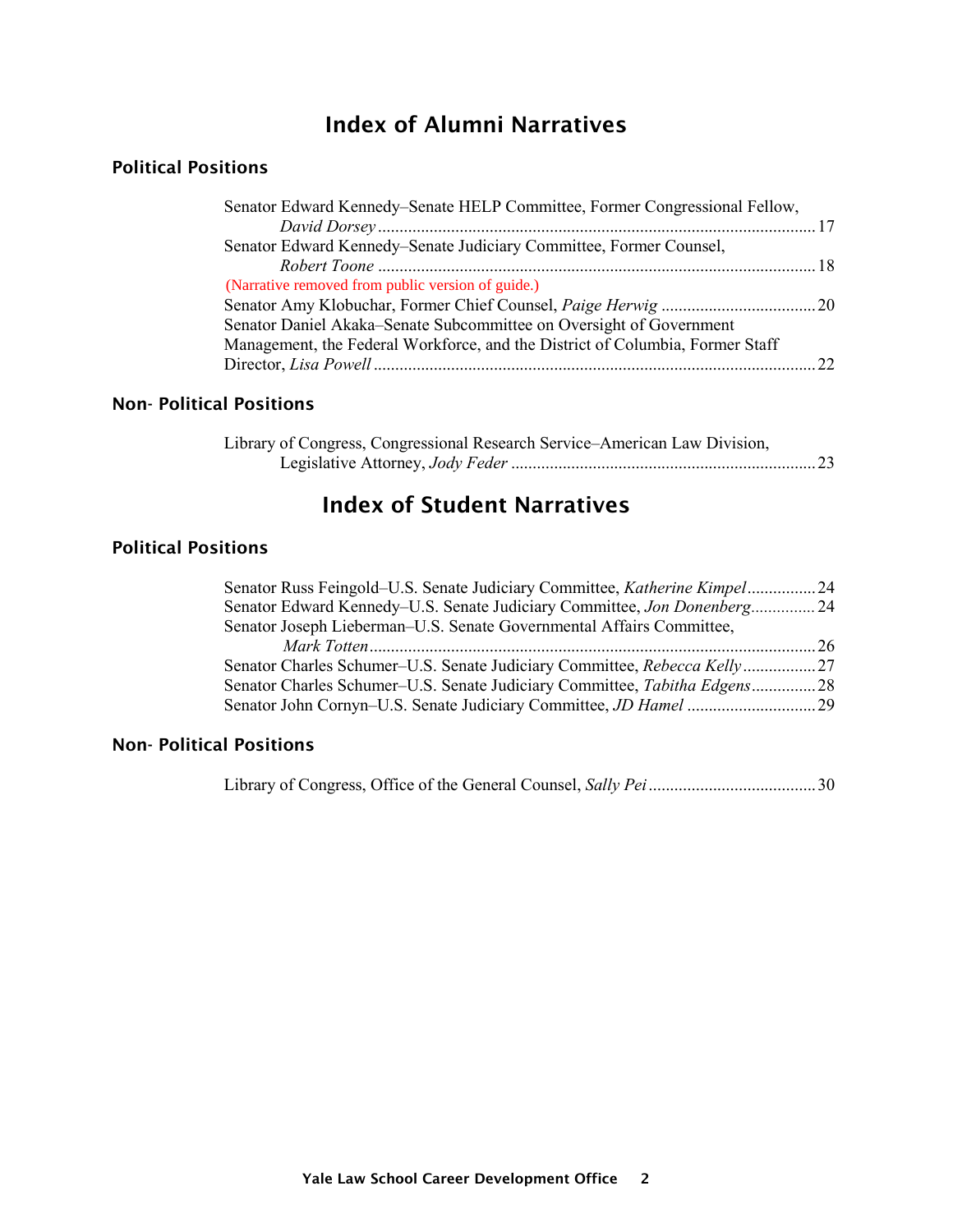# <span id="page-3-0"></span>CHAPTER 1 WORK ON THE HILL

The opportunities on the Hill for lawyers and law students are numerous and multifaceted. However, as the actual work on Capitol Hill is often conducted in small, autonomous personal and committee offices, obtaining a position requires more networking and persistence than some other types of legal employment.

This guide will try to decode this process for you. First, it provides descriptions of several employment areas in DC involved in federal legislation and policy including the White House. Next, it offers job hunting advice for Capitol Hill job seekers. Chapter 2 provides online, print, and human resources that may prove helpful in your search. Finally, the narratives in Chapter 3, submitted by YLS students and alumni with Hill experience, provide an insider's view of various positions and up-to-date guidance on how to storm "The Hill."

Law students and graduates interested in federal legislation and policy should consider employment with: the personal offices of representatives in the House and Senate; the committees in both bodies; the Democratic and Republican Parties; the congressional administration; and the Executive Offices. Remember that although the job titles or locations might be different, the actual duties may be highly similar. For example, because it is not uncommon for a committee chair to informally merge his personal staff and committee staff, the work performed by counsel in each type of office might be identical. Thorough job research is necessary to classify the type of work. Staffers on the Hill, especially counsel and legal advisers, tend to perform a combination of legal, policy, and political work.

*It is great work: it will change how you think about law and society in general and, sometimes, give you a great sense of fulfillment. It is, however, work that you should do when you're young: it is often long hours, difficult working conditions, and relatively low pay. But where else can you get such a chance to make a difference?* 

> **TIMOTHY WESTMORELAND '96 Visiting Professor of Law Georgetown University Former Robert Wood Johnson Foundation Investigator in Health Policy**

# A. Political Positions on the Hill

#### 1. Personal Offices

Members of Congress have the dual responsibility of maintaining a presence in Washington, where they serve as legislators, and serving the specific needs of their constituents. For this task, members have extensive personal offices whose staffs serve both to advise and assist the member on legislative matters and to respond to the needs of constituents. The staff size of a personal office varies widely.

In the House of Representatives, members are authorized (as part of their Member's Representational Allowance) to employ no more than 18 permanent persons and up to 4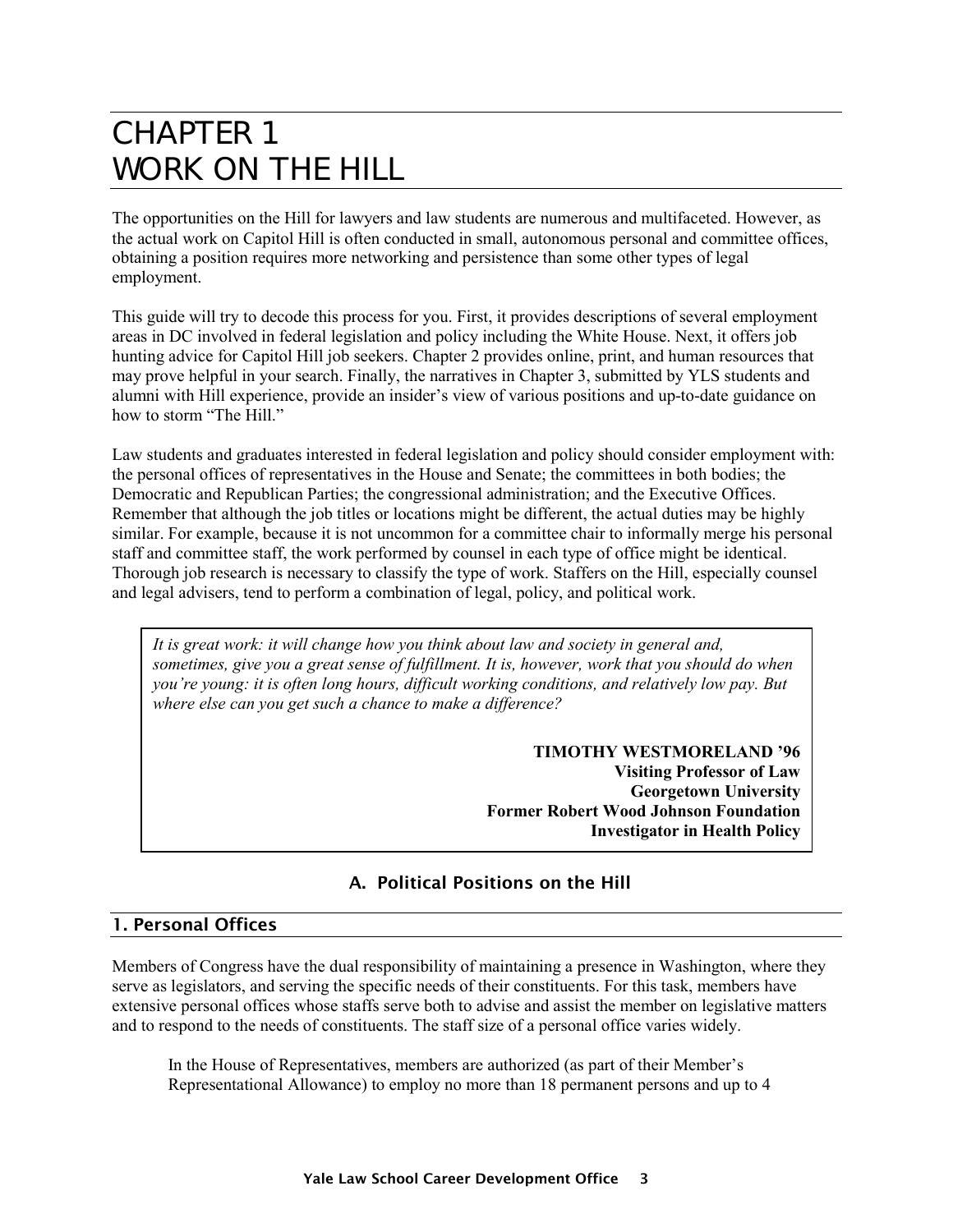additional staff at any one time.<sup>[1](#page-4-0)</sup> In the Senate, the "administrative and clerical assistance allowance component of the SOPOEA<sup>[2](#page-4-1)</sup> is allocated according to the population of a Senator's state."<sup>[3](#page-4-2)</sup> There may be restrictions on the number of staff a Senator may hire. The average House staff size is 14. The average Senate staff size is 35, although the range in the Senate is from around 32 to as many as [4](#page-4-3)5. These figures exclude voluntary interns and congressional fellows.<sup>4</sup>

The staff is divided between Washington, DC and home offices. The average number of Washington, DC staff is 8.2 for members of the House, and 22.4 for members of the Senate.<sup>[5](#page-4-4)</sup> Because each member of Congress is assigned a budget to manage his or her personal office and members can divide the sum as they see fit to pay staff salaries, salaries of employees in equal positions with different personal offices can vary widely.

Typically a personal staff includes a staff assistant and legislative correspondents, who handle administrative matters, constituent services, and correspondence. Legislative assistants (LAs) research and advise the member regarding legislative issues. Each LA is usually given certain issues in which to develop expertise. On a personal staff, the LA may be expected to follow a broader range of issues than a committee staff person but is usually not required to do as much writing on the issues as committee staff. The personal office LA advises the member on the issues to be considered by the committee and what the member might do during consideration of legislation. He or she is usually responsible for meeting with lobbyists and other advocates, with constituents, and with other Hill staff. The ability to summarize complex material is a useful skill.

The legislative director oversees the efforts of the legislative correspondents and legislative assistants and is responsible for all legislative matters, including making recommendations on specific legislative issues. The chief of staff, or administrative assistant, is typically the head of the office and the main staff advisor of the member. In addition, the office may employ a communications director and communications assistants, a deputy chief of staff, a systems administrator (computer specialist), and others.

Although the structures of House and Senate personal staffs are quite similar, some differences exist. Typically Senate staffs will be larger and more formal and will allow more opportunity for specialization. The House staffs are more cozy and informal, allowing greater interaction with the member. The speed of business tends to be quicker in the House.

# *The Facts of Life in a Personal Office*

The wide variety of positions available within especially large personal offices creates ample opportunity for satisfying employment. However, for those YLS students or alumni seeking permanent employment with personal offices, whether for policy or legal positions, certain caveats apply.

• A position with a personal office can be uncertain and extremely insecure, as House members are up for reelection every two years and Senate members every six. Those YLS students graduating in May of an election year should be aware that House and Senate members running in contested races may be unlikely to make any new hires prior to the November elections.

2004) (Text in[: http://opencrs.com/document/RL30807/\)](http://opencrs.com/document/RL30807/). 5 Ibid, p.5.

 $\overline{a}$ 

<span id="page-4-0"></span><sup>1</sup> Congressional Research Service Report RL30064, *Congressional Salaries and Allowances*, by Ida A. Brudnick (January 15, 2013), p. 4 (Text in [www.senate.gov/CRSReports/crs-publish.cfm?pid=%270E%2C\\*PL\[%3D%23P%20%20%0A\)](http://www.senate.gov/CRSReports/crs-publish.cfm?pid=%270E%2C*PL%5b%3D%23P%20%20%0A).

<sup>&</sup>lt;sup>2</sup> Senators' Official Personnel and Office Expense Account (SOPOEA)

<span id="page-4-2"></span><span id="page-4-1"></span><sup>3</sup> Brudnick, *Congressional Salaries and Allowances*, p. 8.

<span id="page-4-3"></span><sup>4</sup> Congressional Research Service Report RL30807, *Congressional Member Office Operations*, by John S. Pontius, p. 3 (Updated December 21,

<span id="page-4-4"></span>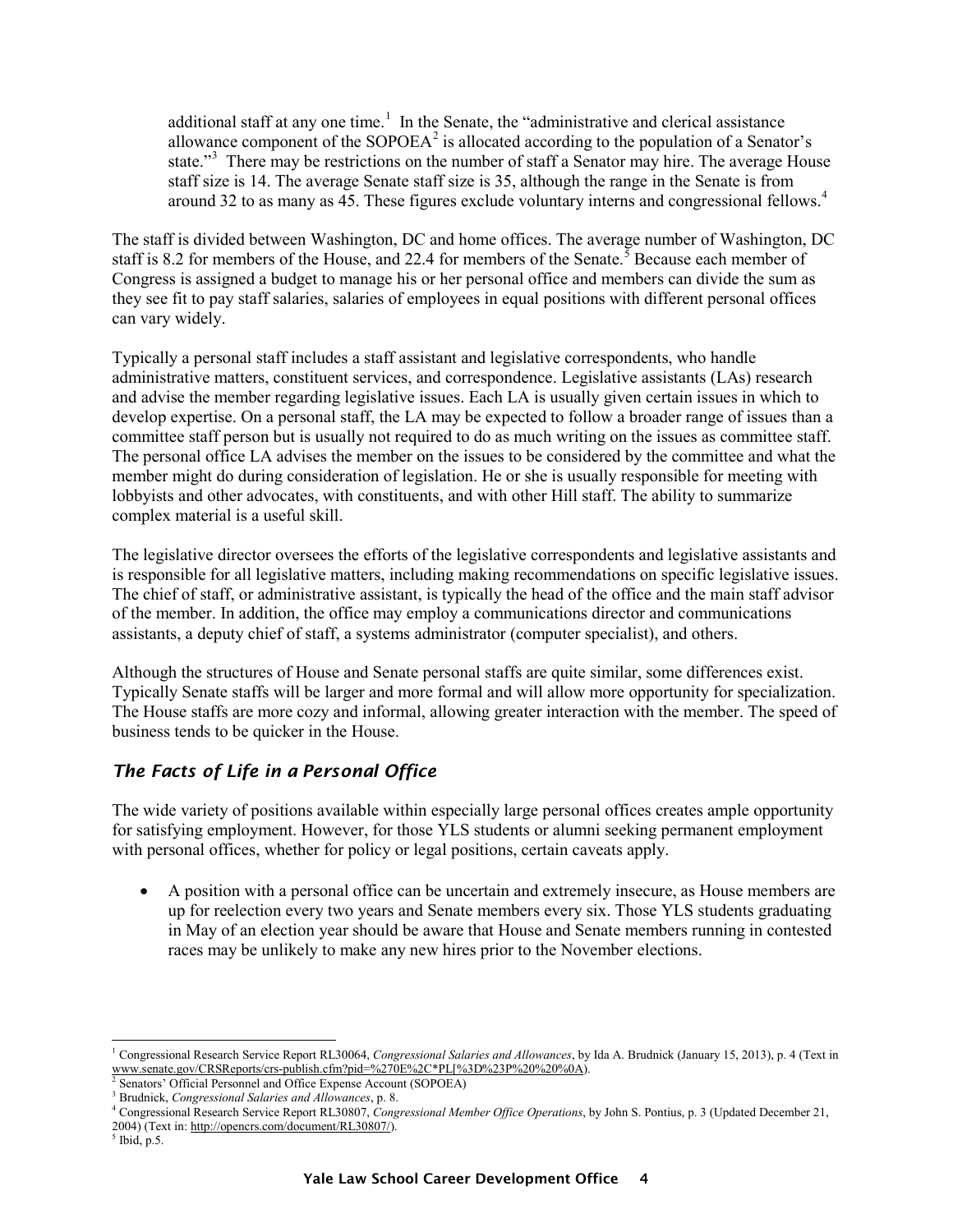<span id="page-5-0"></span>• Advancement within a personal office can be rapid. On the other hand, some personal offices do not hire individuals for advanced positions unless those candidates have spent time in a lower position within the office. Again, you should research individual office policies.

#### 2. Committee Work

Unlike personal offices, committee offices rarely, if ever, deal directly with constituent requests.<sup>[6](#page-5-1)</sup> Rather, the committee office is the location for most of the actual legislative work being performed on the Hill. It is in committee that hearings on pending legislation take place, and it is in committee that executive business sessions (called "mark-ups") take place. In these mark-ups, legislation is pored over, line-byline, before gaining approval to make it to the floor of the House or Senate. Committee and subcommittee staff serve as information resources for committee members.

Committees have staffs for both the minority and majority sides, as does each subcommittee. Committees and subcommittees will commonly employ a chief counsel or staff director to serve as the chief staff person on the committee. The chief counsel will usually be assisted by a number of assistant counsel, professional staff members, and staff assistants. There is also a minority staff director who leads the minority staff.

A committee staff person is usually assigned a subset of the committee's issues to be his/her portfolio of responsibilities. Committee work is made up of searching out and understanding these issues; outlining possible legislative and oversight responses to them; meeting with lobbyists and other advocates; briefing the chair and members of the committee; drafting the legislation to be considered (as chosen by the chair and the members); staffing and inviting witnesses for hearings; and drafting amendments (and counteramendments) for that legislation. Committee staff do a great deal of writing—some of it technical statutory writing (e.g., "in subsection 3, strike 'six' and insert 'seven'"), some of it broadly rhetorical (e.g., "Six is an unworkable number that will result in deadlock that will disadvantage all, but seven will produce a simple majority."). The ability to write concisely and clearly is a valuable skill.

Committee counsel are commonly hired by and work for particular committee members. Most are hired by the chair of the committee (often from their own staff) for the majority side and the ranking member (leader of the minority party on the committee) for the minority side. However, variation exists, such as subcommittee chairs assigning staff to the committee. For example, in the Senate Judiciary Committee the chair and the ranking member have the largest committee staff, but other members may have committee staff as well. In the House Judiciary Committee, all staff officially work for the chair or the ranking member but may also be assigned to other representatives.

Because of the inherently political nature of committee positions, the majority staff size exceeds the staff size of the minority party to a degree reflecting the extent of the majority. And, like personal offices, committee staffs will have limited personnel budgets.

# *The Facts of Life in a Committee Office*

• Committee staff members describe their work as very rewarding. Indeed, some committee counsel have kept their positions for upwards of 10 years, bucking the trend of high turnover pervasive in the staffs of personal offices. The average stay seems to be from two to five years.<sup>[7](#page-5-2)</sup>

<span id="page-5-1"></span> $\overline{a}$ <sup>6</sup> A list of Senate and House Committees, their leadership and membership, can be found in the current version of *Congress at Your Fingertips* in the CDO library, and in *The Almanac of American Politics*, also found in the CDO library.

<span id="page-5-2"></span><sup>&</sup>lt;sup>7</sup>See [www.washingtontimes.com/news/2012/jun/6/congressional-staffers-public-shortchanged-by-high/?page=all.](http://www.washingtontimes.com/news/2012/jun/6/congressional-staffers-public-shortchanged-by-high/?page=all) For more detailed information on congressional staff turnover by year, please se[e www.washingtontimes.com/interactive/congressional-staff-turnover/.](http://www.washingtontimes.com/interactive/congressional-staff-turnover/)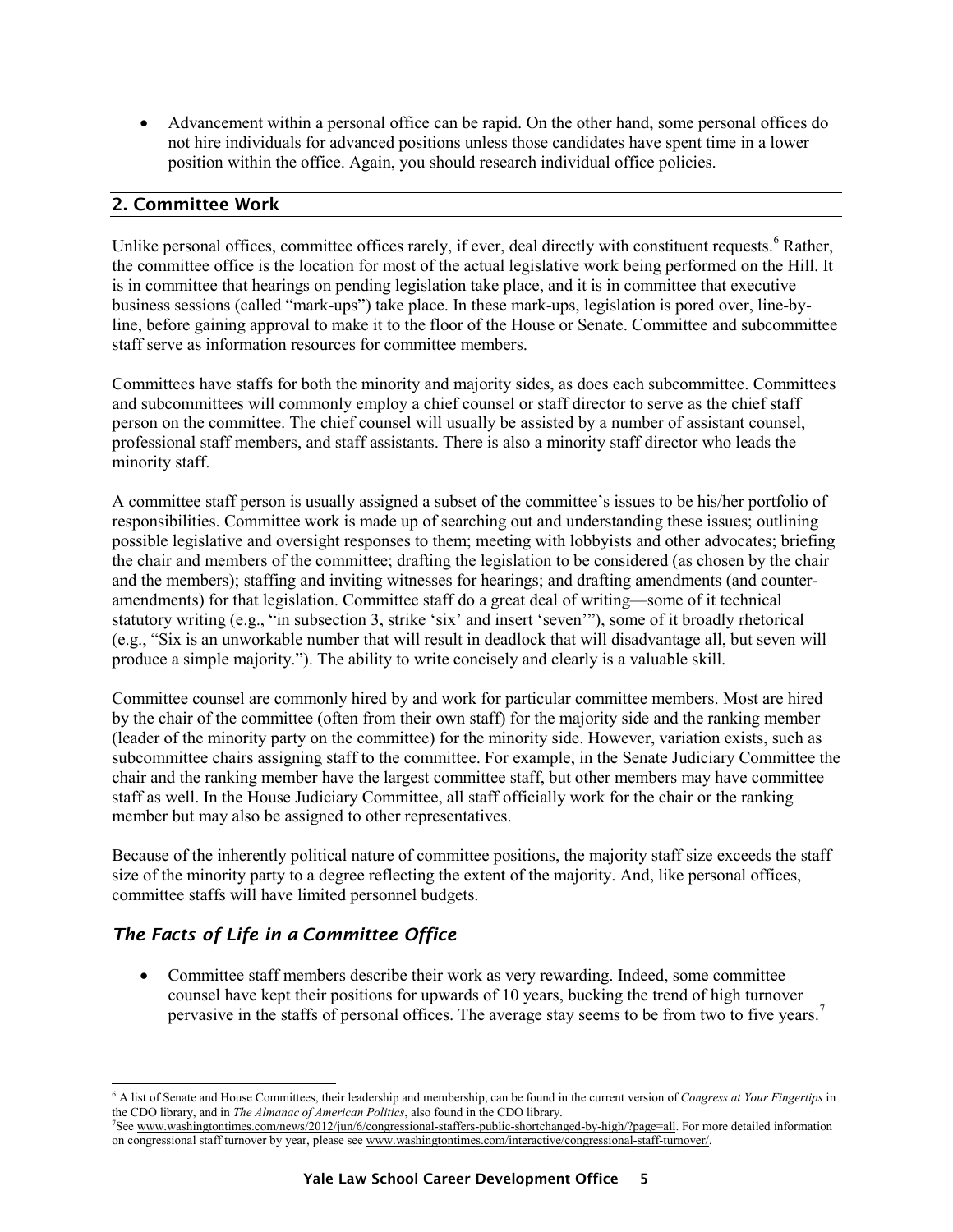- <span id="page-6-0"></span>• Positions as assistant counsel are extremely hard to obtain directly out of law school, especially depending on the committee to which one is applying. The Senate Judiciary Subcommittee on Technology and Terrorism, for example, is unlikely to hire a graduating law student for an assistant counsel position, given the highly technical nature of its work. The same is true for the Senate Select Committee on Intelligence.
- Finally, be aware that some committees, such as the Armed Services and Intelligence Committees, might require background checks prior to employment.

# 3. Party Positions

There are numerous political positions that function as party offices and are unaffiliated with specific member offices. For example, the Senate Republican [\(www.rpc.senate.gov\)](http://www.rpc.senate.gov/) and Democratic Policy [\(www.dpcc.senate.gov\)](http://www.dpcc.senate.gov/) Committees serve as steering committees through which party platform issues are coordinated. The Republican and Democratic Conferences (or Caucuses, depending on party) serve similar functions. The Leadership Offices—such as those of the Majority and Minority Leader, the Speaker of the House, and the Majority and Minority Whips—often employ additional political staffers whose job it is to assist the party leaders with the political responsibilities of their positions.

Contact information for the political positions of the House and Senate is most readily available in *Congress at Your Fingertips*, available in CDO, or in the *Leadership Directories*, available online.[8](#page-6-1)

#### 4. Job Search Tips for Political Positions

#### *First, Network and Research*

Finding a permanent job on the Hill is largely a matter of effort and stamina, but the best way to get a permanent job on the Hill is to work a summer job on the Hill. This provides you with contacts, references, and experience that are priceless in your search for a permanent position. It may also provide you with an offer, but since openings are unpredictable this can't be assumed. Since YLS provides summer funding through the Student Public Interest Fellowship program (SPIF) to students interested in volunteering for Hill positions (but not for campaign positions), you have an enormous opportunity to obtain excellent Hill experience.

To pursue either a summer or permanent Hill job, realize that you do have contacts on the Hill through the YLS community that you can use to your benefit. Networking is not only a valuable aid to getting a job, it is a major research tool. Hill offices vary greatly in structure and culture. There are notorious members of Congress whose staffers are not happy employees. Other offices are wonderful places to work. Careful research—in person, online, and in print—should be done throughout a job search.

Make sure to use the student summer job evaluations and student summer employment lists to find students who have Hill experience and can help you learn the ropes. Use YLS Career Connections to find alumni on the Hill and contact them for advice and other referrals. Also use the faculty, student, and alumni mentor lists provided in this guide for additional leads. Mention your interests to other faculty members to see if they can assist. Your undergraduate institution may also yield connections and contacts. In addition, political loyalty, campaign work, and personal friendships can be valuable resources in finding Hill jobs. If you, your family, or friends have these experiences, you have another set of contacts to pursue.

<span id="page-6-1"></span> $\overline{a}$ <sup>8</sup> [www.leadershipdirectories.com;](http://www.leadershipdirectories.com/) please see the "Online Resources" section below for login information.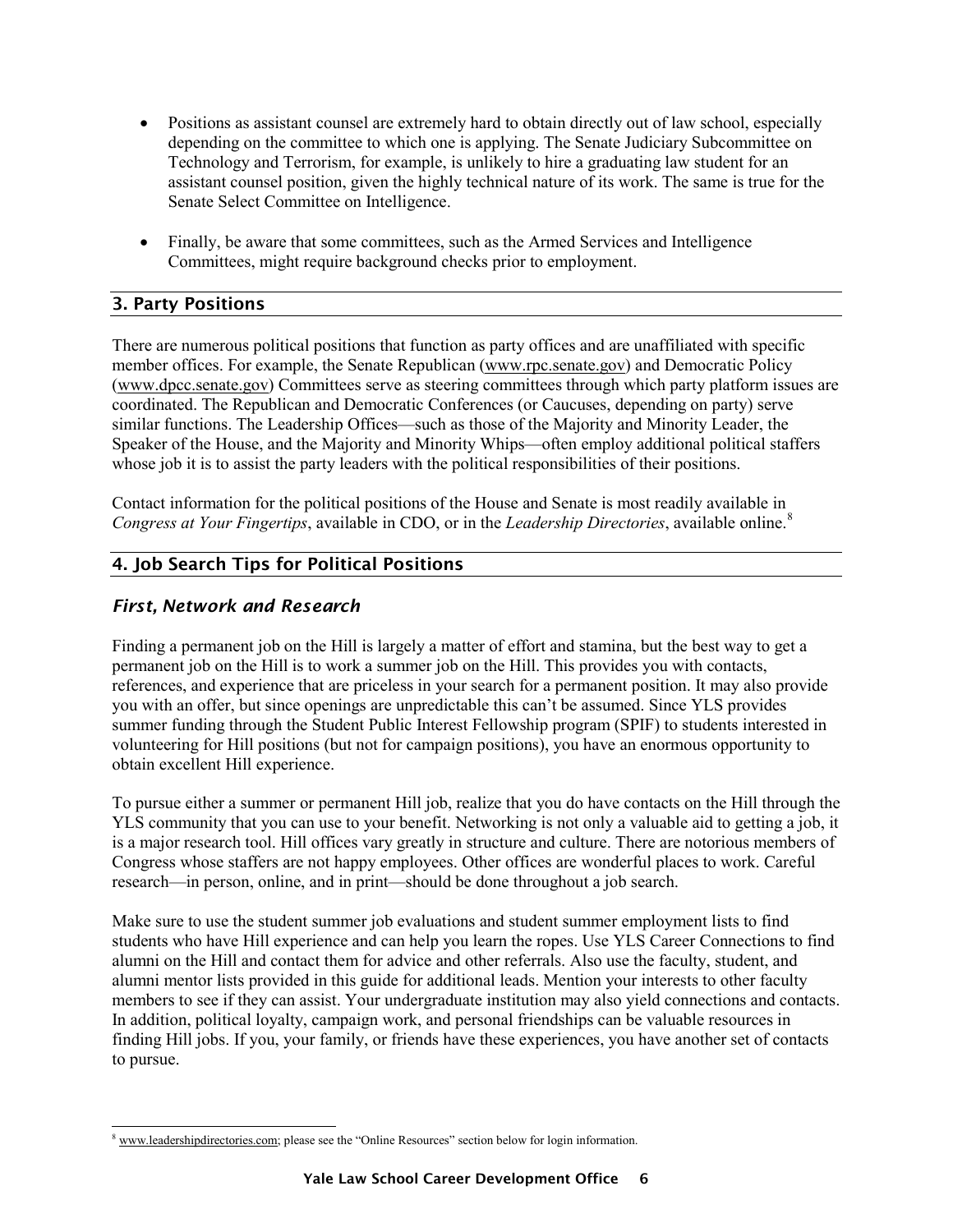For all of your employment mentors and Hill contacts, make sure to be courteous of their time, provide them with an emailed resume (in hopes they will circulate it further), and follow up on the leads that they provide. Also, since turnover on the Hill is high, it is important to keep in touch with these contacts, updating them periodically on your progress.

In addition to educating yourself through your contacts, use other available resources. Reference books, such as *The Almanac of American Politics* or *Congress at Your Fingertips*, will help you find the committees that handle the issues that interest you, the members that are active on those committees, and the structure of their staffs. You should also use these and other resources to learn more about a member for whom you would particularly like to work and about the structure of their personal staff. As always, knowledge of the employer is the key to a successful job search. It means that you need to be able to demonstrate an understanding of the member's role and his or her stance on issues. The member's personal website, the reference books and websites described in Chapter 2 of this guide, and a general web search can provide rich data.

# *Applying*

#### **Summer**

To obtain a summer volunteer position on the Hill, conduct research to determine where you would like to work and approach that office. For a member's personal office, write to the chief of staff/administrative assistant (COS/AA), chief counsel, or legislative director. Do not apply to the intern coordinator, since such an application is likely to result in a position given to undergraduates and not one with considerable legal exposure. Names of Congressional staffers and their contact information can be found in *Congress at Your Fingertips*. Remember that representatives from a district to which you can claim a connection (home, college, law school, vacations, intended home) may take a special interest in you. Make sure to point out the connection.

For committee work, you can write to the majority or minority staff director of the committee, to the COS/AA or chief counsel of the chair or ranking member (minority party leader), or to other members of the committee. Committees rarely have the same geographic or hometown restrictions as personal offices, but again, the staff director acts at the discretion of the chair. Some senators prefer staffers with state ties for their committee staff as well as their personal staff, while others have no such preference for committee staff. Research into hiring practices should be conducted. Tailor the cover letter and resume to the job based on your research. A political background with one party may skewer an opportunity for employment with committee staff of the other party, so a resume may need to be adapted accordingly. Always follow up in a few weeks with a phone call. Do not be surprised if you are not able to confirm a position until well into the spring semester.

#### **Permanent**

This type of outreach is also advisable for a permanent job search; however, there are a few other sources of information that you will want to check. Although the positions on the Hill are not uniformly posted or advertised, both the House and Senate have placement offices that handle some job listings—permanent, temporary, paid, and unpaid. The Senate Placement Office produces a weekly *Senate Employment Bulletin* which is available online at [www.senate.gov/employment/po/positions.htm.](http://www.senate.gov/employment/po/positions.htm) For more information, please consult the *Placement Brochure* on the website or contact the Placement Office at (202) 224-9167.

The House of Representatives offers an online subscription to the weekly *House Employment Bulletin*, which can be found at [www.house.gov/content/jobs/hvaps\\_subscribe.php.](http://www.house.gov/content/jobs/hvaps_subscribe.php)The bulletin is also available for pick-up in the Longworth House Office Building, Suite B227 or the CAO Human Resources Office, located in H2-102 Ford in DC.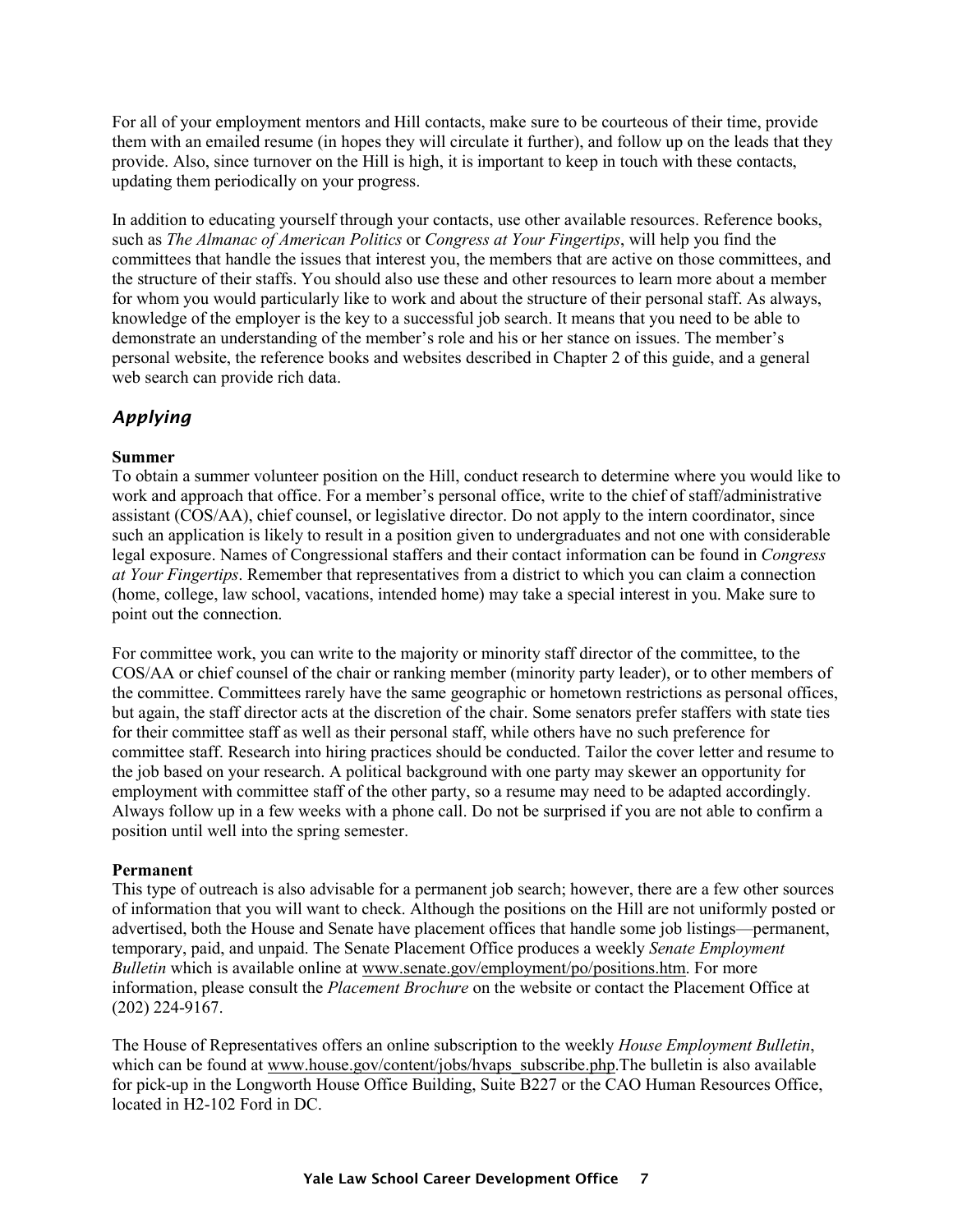In addition, the House Vacancy Announcement and Placement Service (HVAPS) maintains a resume bank of candidates seeking employment with the House. HVAPS provides confidential referral of resumes if and when House offices request them. Instructions for registering with the resume bank can be found at [www.house.gov/content/jobs/members\\_and\\_committees.php.](http://www.house.gov/content/jobs/members_and_committees.php) Resumes are kept on file for 90 days.

The Committee on House Administration (CHA) website, [http://cha.house.gov,](http://cha.house.gov/) provides lists of House staff organizations (under *Member Services* select *Congressional Member/Staff Organizations,* then *Congressional Staff Organizations*), some of which are open to non-Hill employees and offer a good networking opportunity. Also, some publications (several are listed in the online resources section of Chapter 2) provide job announcements for Hill positions. Be forewarned that no official or unofficial site will contain all job openings on the Hill. Some are circulated by interoffice memos alone or filled before the need to advertise arises. This reinforces the importance of keeping your Hill networks alive and growing.

Finally, on the Hill there is a useful and time honored tradition of walking from office to office and leaving a resume with a junior staffer. This allows you the opportunity to inquire whether there are any vacancies or possible vacancies in the near future, learn what skills or background might be of particular interest to that office, and learn the name of the appropriate person with whom to contact regarding your application. This tradition is commonly followed, and those in the building vouch for its efficacy.

Salaries are substantially less on the Hill than in the private sector. In addition, because staff salaries are not dependent on years of service (as with civil service positions), the amount earned might be considerably less than with other government legal positions, notwithstanding the long hours often worked by staffers.

|                            | <b>Salary</b>       |                     | <b>Tenure in Position</b> |              |
|----------------------------|---------------------|---------------------|---------------------------|--------------|
| <b>DC Office Positions</b> | Senate <sup>9</sup> | House <sup>10</sup> | <b>Senate</b>             | <b>House</b> |
| Chief of Staff/AA          | \$151,767           | \$136,558           | $3-6$                     | 6.7          |
| Legislative Director       | \$116,952           | \$89,674            | $1 - 3$                   | 4.5          |
| Legislative Aide           | \$66,789            | \$48,762            | $1 - 3$                   | 3.1          |
| Legislative                |                     |                     |                           |              |
| Correspondent              | \$32,802            | \$36,171            | $1 - 3$                   | 2.5          |

#### Average Salaries of Selected House and Senate Staff Positions

#### *Working Your Way Up*

Many offices will be reluctant to hire individuals for legislative director, committee counsel, or other senior positions without Hill experience. Even a summer legal internship with an office or committee can make a difference. However, with or without your summer experience, it may be necessary to apply for a lower position, such as a legislative assistant. These entry level positions not only allow you to gain experience but also mean you will be available to apply for a higher position in the same, or another, personal office or committee at a moment's notice. Such opportunities for advancement are not rare. Although the work done by legislative and political staffers is rewarding, turnover can be high. This does

<span id="page-8-0"></span> $\overline{a}$ <sup>9</sup> See U.S.C § 61-1 for information about rates of compensation for Senate employees. Employees must be paid between \$2,677 and \$169,459 per annum (or \$171,315 for an employee in a joint, select, or standing committee). For recent individual staffer salaries, se[e www.legistorm.com.](http://www.legistorm.com/) The salaries noted here are based on the last aggregate study available: Office of the Secretary of the Senate, *2006 U.S. Senate Employment,* 

<span id="page-8-1"></span>*Compensation, Hiring and Benefits Study*. –Executive Order 13594. 10 U.S. Congress, House, *2010 House Compensation Study*, as produced for the Chief Administrative Office, U.S. House of Representatives by ICF International.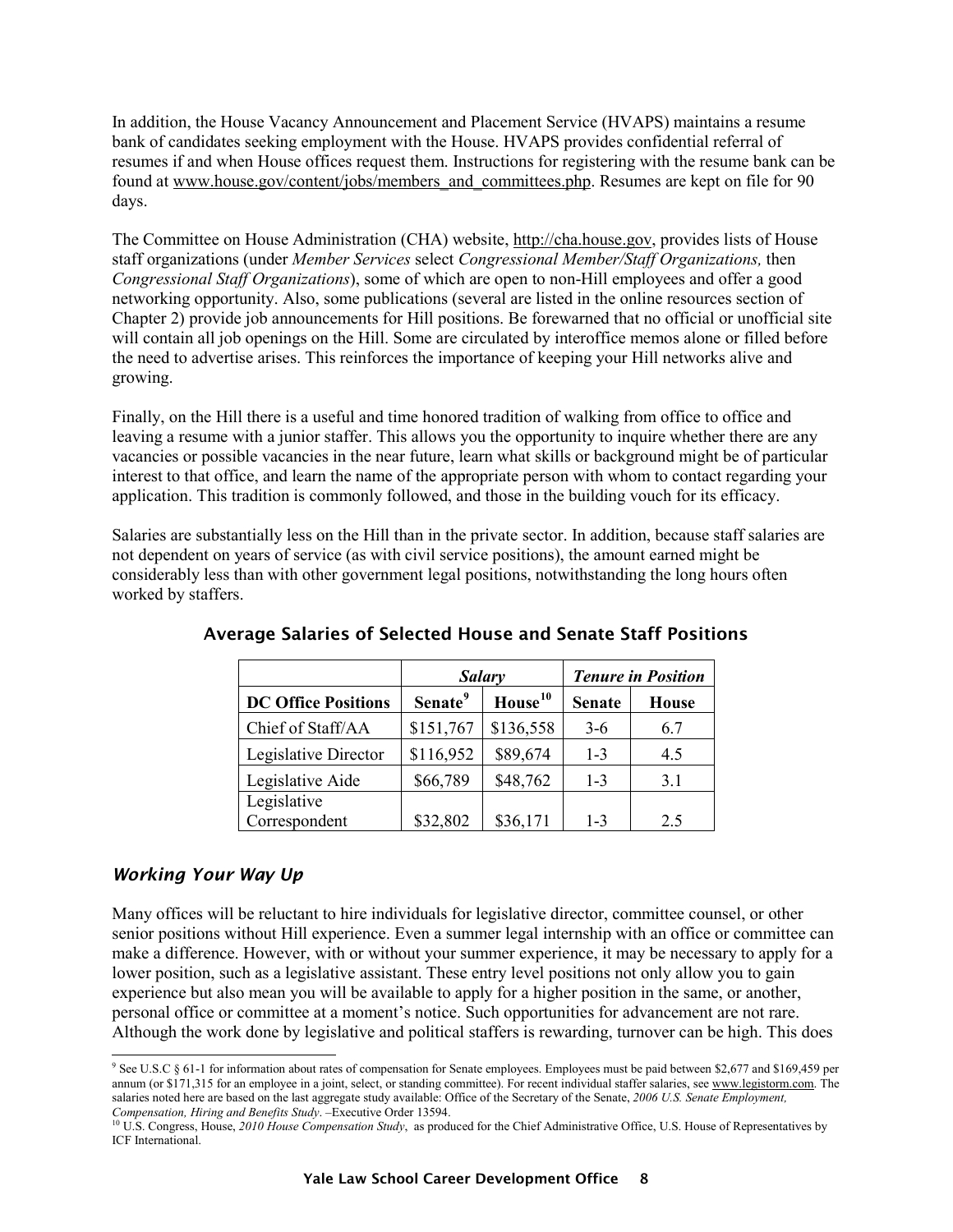<span id="page-9-0"></span>not necessarily reflect job discontent but is a product of the horizontal and vertical movement between various Hill positions.

It might be disheartening to take a non-counsel position upon graduation, but lower, non-legal, and certainly less well-paid positions are often prerequisites to becoming counsel.

# *Timing*

Openings on the Hill for all permanent positions are usually for immediate needs. The number of Hill opportunities is often greatest in the summer, when many junior staffers leave, and soon after elections particularly when a party has regained majority status in the House or Senate. Therefore, a student seeking post-graduation employment might have to wait until he or she is ready to begin working to apply. It may prove a discomforting truth that while your classmates have secured jobs well in advance of graduation, you are without an offer until graduation or after. The nature of these positions, though, means that flexibility and persistence are crucial, as is patience.

Job hunting in an election year might prove even more difficult, as Hill offices tend to be less willing to hire an individual for a position for the few months prior to the vote. It might be necessary in such cases to pursue fallback options in Washington, DC, but also consider working on a campaign. Campaign work can not only earn you a position if your candidate wins but can also assist you if your candidate loses, because you will have developed contacts, a reputation, and a sense of what the work entails.

# *Safety Nets*

Although most students have had success in obtaining summer positions on the Hill, it is a challenge to find a great, permanent Hill job right after graduation. Our sources tell us that an office may receive hundreds of resumes for each counsel opening, with 50 to 100 of them being credible applicants. This does not mean that you should give up—just that you should be persistent, broad, and realistic in your search. Some students also establish a fallback position with firms by asking a firm to hold an offer open pending a public interest Hill job search. Another fallback option might be to work for a congressional or senatorial campaign, as discussed above.

# B. Non- Political Positions

# 1. House and Senate Administrative Offices

For those seeking non-political, non-traditional legal work on Capitol Hill, a position with the administrative staff of the Capitol might be appealing. The House and Senate offer a wide variety of positions, unaffiliated with any specific party or member.

# *The Offices of Legislative Counsel*

The Offices of Legislative Counsel (OLC) are non-partisan offices in each chamber that provide technical expertise in legislative drafting to members and committees. They prepare bill mark-ups and verify proposed language for consistency with the rest of the U.S. Code. These attorneys do not set the policy of the legislation on which they work. In fact, an attorney in the OLC may draft a bill for introduction and draft all of the competing amendments offered to that bill. The attorney is concerned with the legislative policy behind the bill only for the purpose of ensuring that the draft accurately reflects that policy. Because of the nonpartisan nature of the OLC, current substantial political activity may disqualify potential employees from gaining positions. Counsel in these offices will meet with members and their staffs to discuss legislative proposals; attend committee meetings; discuss the legislation with their counterparts in the House, Senate, or Executive Branch; review the Congressional Record and other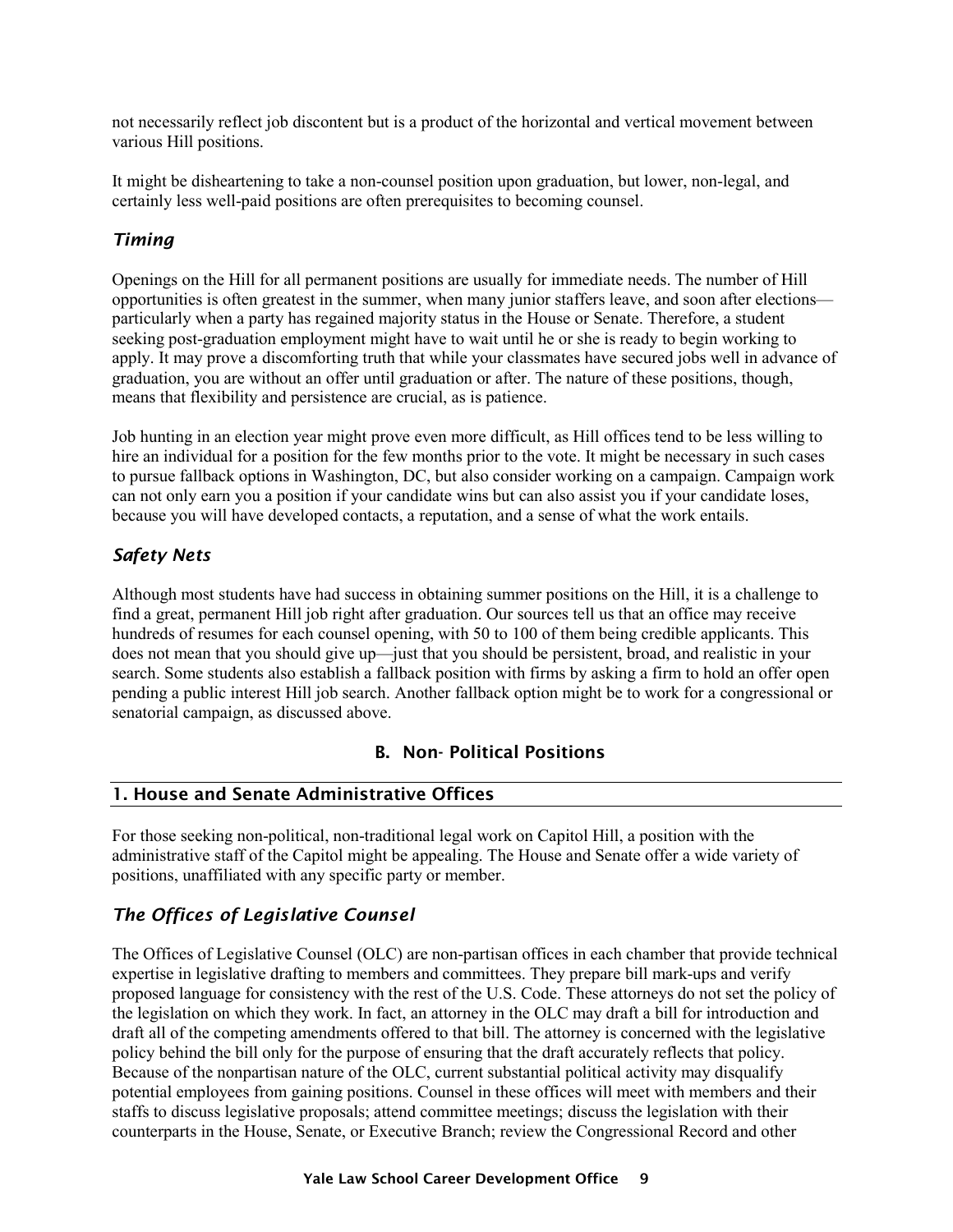materials regarding other matters in the subject area; attend floor consideration; research related prior legislation; and draft bills and amendments.

The Office of the Legislative Counsel of the U.S. House of Representatives (HOLC) is a nonpartisan office that drafts legislation for the Members and committees of the House of Representatives. HOLC employs approximately 40 attorneys and often accepts several 2L summer associates. The summer associate position is paid a small stipend, and splits are possible. The 2L summer associate program is similar to the program for new attorney hires in that the summer associate is given initial training in various aspects of the work and provided an opportunity to work directly with clients on actual bills and amendments. The HOLC web page [\(www.house.gov/legcoun/\)](http://www.house.gov/legcoun/) is an excellent resource for information about the office's work and employment opportunities.

The Senate Office of the Legislative Counsel (SLC) employs approximately 36 attorneys and has a program for summer interns. The intern must be a 2L and is put in an intensive training program that is a modified form of the eight-week training that new attorney hires are given. Interns are given responsibility for drafting resolutions and other legislation. For more information about the office and positions, see the SLC webpage at [www.slc.senate.gov](http://www.slc.senate.gov/) or contact the office at (202) 224-6461.

# *Senate Legal Counsel and House General Counsel*

Both the Senate and the House have small offices of attorneys (typically five to six) that represent the members, committees, and the entity in their institutional capacity. For example, they may represent members or committees when subpoenas are issued, or they may represent the Congress to protect an institutional prerogative.

# *The Library of Congress*

The Library of Congress [\(www.loc.gov\)](http://www.loc.gov/), which serves as the research arm of Congress as well as a national repository of information and creativity, employs many attorneys. These are civil service jobs and, therefore, are not subject to the election schedule. For information about the Library of Congress and for its general employment opportunities, check [www.loc.gov/hr/employment/index.php.](http://www.loc.gov/hr/employment/index.php)

The Congressional Research Service (CRS) is the public policy research arm of the Library of Congress. It provides services to the members and committees of the U.S. Congress. Within the CRS are five interdisciplinary research divisions that employ experts in a variety of fields to provide information and analysis of complex issues for Congress with the aim of incorporating program and legislative expertise, quantitative methodologies, and legal and economic analysis.

Within these divisions, the American Law Division [\(www.loc.gov/crsinfo/research/div-ald.html\)](http://www.loc.gov/crsinfo/research/div-ald.html) is the chief employer of attorneys who, upon request, conduct research for and advise members of Congress. The attorneys in this division provide written analyses and legal opinions at any stage of the legislative process. Many of the attorneys employed by the American Law Division are new graduates who came to the division through the CRS Law Recruit Program. The American Law Division also welcomes law students as summer volunteers or for externships. For more information on the CRS Law Recruit Program, visit [www.loc.gov/crsinfo/opportunities/law-recruit.html](http://www.loc.gov/crsinfo/opportunities/law-recruit.html) or contact Kevin B. Greely at [LawRecruit@crs.loc.gov.](mailto:LawRecruit@crs.loc.gov)

The CRS also offers a Graduate Recruit Program to attract a diverse pool of highly qualified graduate students who have the desire to assist Congress with its deliberations and legislative decisions. The Graduate Recruit Program offers a variety of paid positions, and appointments are for a period of up to 120 days beginning in the summer. The program is open to students enrolled in, or graduating with an appropriate advanced degree from, an accredited graduate institution, and to Library of Congress staff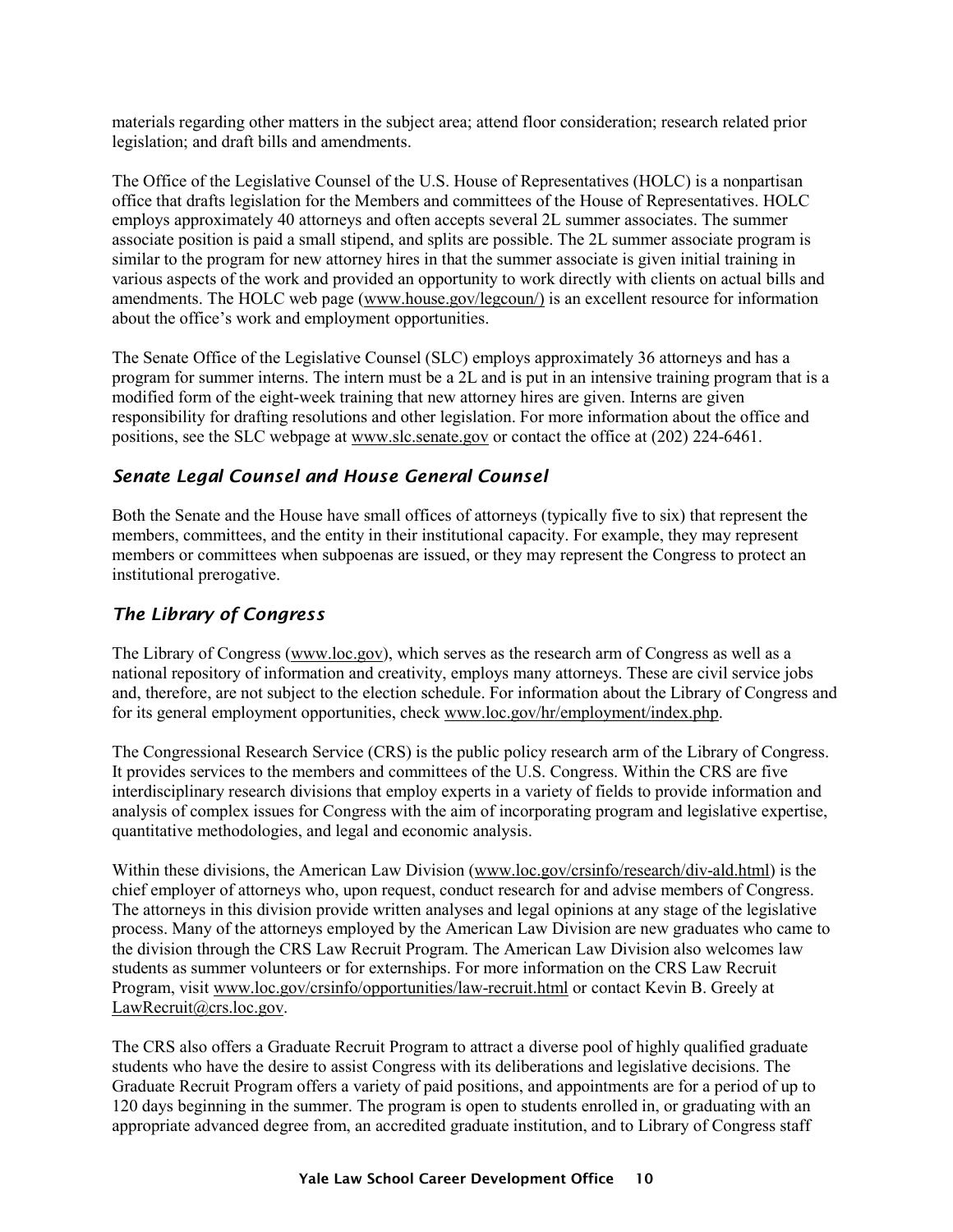<span id="page-11-0"></span>who already possess a graduate degree. Note that this program is not geared specifically to law school graduates. Participants who perform successfully in their appointments and have fulfilled the requirements of a master's or doctorate degree may be considered for placement in a permanent position at the end of the summer appointment. Those students who return to school to complete their advanced degree program may be eligible for a permanent position after they obtain their degree. To be considered, candidates must submit a formal application package as described in the instructions of each vacancy announcement. To learn more about the Graduate Recruit Program, visit [www.loc.gov/crsinfo/opportunities/op-grad-recruit.html](http://www.loc.gov/crsinfo/opportunities/op-grad-recruit.html) or contact Nancy Warrick at [CRSGraduateRecruit@crs.loc.gov](mailto:CRSGraduateRecruit@crs.loc.gov) or (202) 707-6960.

# C. Executive Offices

# 1. The Office of Counsel to the President (or White House Counsel's Office)

Although not technically a Hill office, the Office of Counsel to the President is included in this guide because of its involvement in policy and legislation. This office advises the President on all legal issues concerning the President and the White House. The Counsel's Office is responsible for advising on all legal aspects of policy questions as well as on ethical issues. It also oversees judicial selection, handles presidential pardons, reviews legislation and presidential statements, and serves as the White House contact for the Department of Justice.

Law students may find interesting summer work at the White House Counsel's Office. Each term, this office hires interns to assist Associate Counsels with their duties. The internships are unpaid, and applications go through the White House Internship Program, which provides interns throughout the White House offices. Information on the Internship Program and application materials can be found at [www.whitehouse.gov/about/internships.](http://www.whitehouse.gov/about/internships)

Candidates may apply at [www.whitehouse.gov/about/internships/apply.](http://www.whitehouse.gov/about/internships/apply) Contact the personnel office at intern application@whitehouse.gov for more information.

# 2. The Office of Management and Budget (OMB)

The Office of Management and Budget (OMB) assists the President in the development and execution of his policies and programs. Although not a Hill position (OMB is in the Executive Branch), the OMB has been included in the guide because it has a hand in the development and resolution of all budget, policy, legislative, regulatory, procurement, e-government, and management issues on behalf of the President. The OMB is composed of divisions organized either by agency and program area or by functional responsibilities. However, the work of the OMB often requires a broad exposure to issues and programs outside of the direct area of assigned responsibility.<sup>[11](#page-11-1)</sup>

Attorneys in the OMB work in the General Counsel's Office or in other areas of the OMB with nonattorneys doing public policy work. The OMB accepts applications from students for unpaid internships. The OMB also has a summer intern program that takes students from a variety of graduate schools, including law. When funding is available for the summer program, interns are paid at the GS-7 level (currently \$20.22 per hour incorporating locality pay, found at [www.opm.gov/policy-data-oversight/pay](http://www.opm.gov/policy-data-oversight/pay-leave/salaries-wages/2013/general-schedule/dcb_h.pdf)[leave/salaries-wages/2013/general-schedule/dcb\\_h.pdf\)](http://www.opm.gov/policy-data-oversight/pay-leave/salaries-wages/2013/general-schedule/dcb_h.pdf). Information about the application procedure is available at [www.whitehouse.gov/omb/recruitment\\_default.](http://www.whitehouse.gov/omb/recruitment_default) Each job vacancy and internship specifies what materials are required for the application and how to apply. For more information on the summer intern program, please contact the OMB summer intern coordinator, Falisa Peoples-Tittle, at (202) 395- 9175.

<span id="page-11-1"></span> $\overline{a}$ <sup>11</sup> For more information, please see www.whitehouse.gov/omb/organization/mission.html.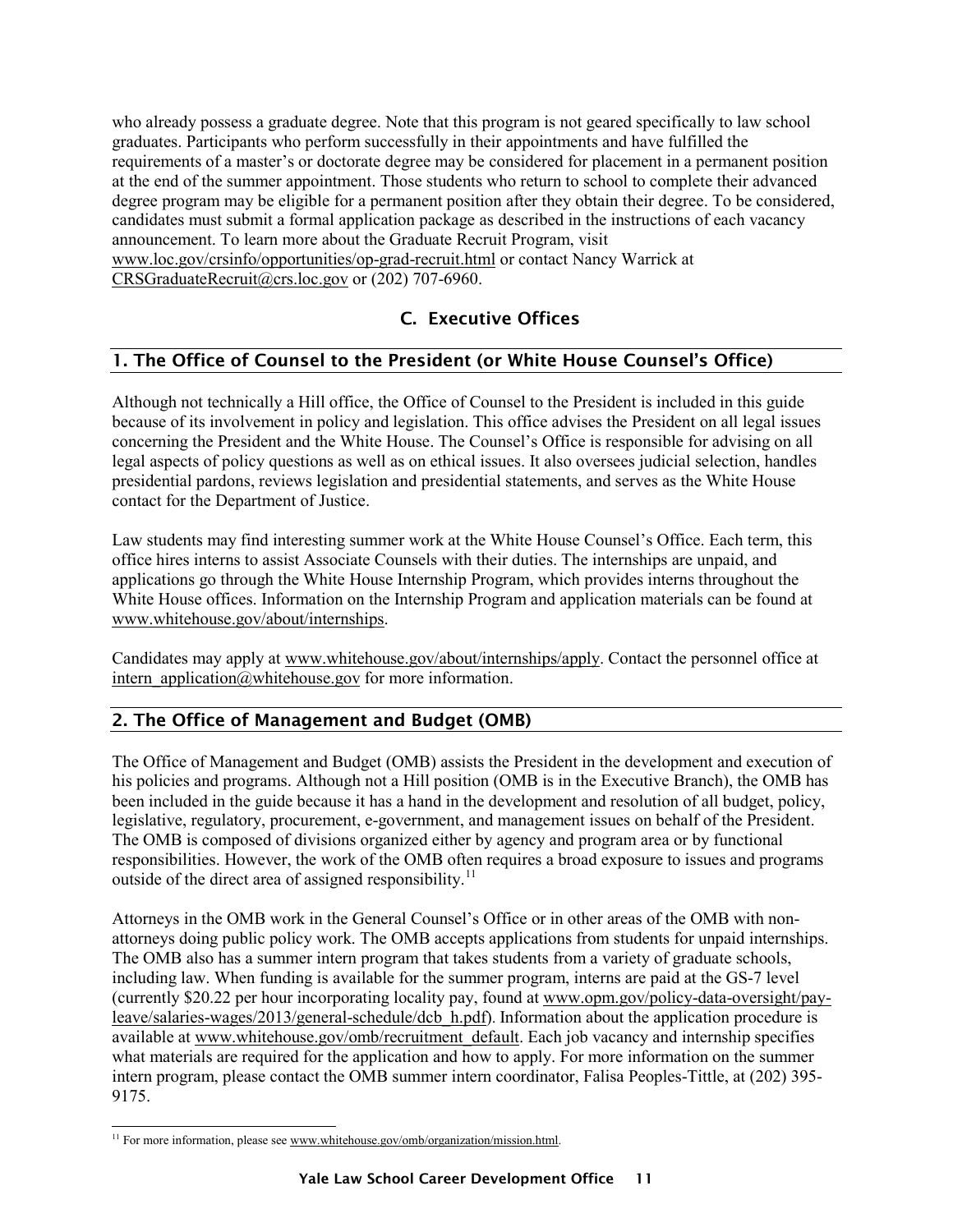<span id="page-12-0"></span>Please note: pages 12-14 have been removed from public version of guide.

### D. Online Resources

#### [http://congress.org](http://congress.org/)

Congress.org is a nonpartisan news and information website devoted to encouraging civic participation.

#### [http://thehill.com](http://thehill.com/)

*The Hill*, a Capitol Hill newspaper, posts job vacancies in its Jobs section on the homepage.

#### <http://hillzoo.com/>

Hillzoo is a very useful site for job hunters on the Hill.

#### [www.house.gov](http://www.house.gov/)

This website is a general source of information on representatives. The site provides links to all of the representatives' personal websites, which typically provide biographical information as well as committee appointments and staff contacts. For a list of job vacancies at the House of Representatives, click on *Employment* on the top of the homepage.

#### <http://cha.house.gov/>

The Committee on House Administration website provides lists of House staff organizations (select *Member Services*, then *Congressional Member/Staff Organizations,* then *Congressional Staff Organizations*) of which some are open to non-Hill employees and can be a good networking opportunity.

#### [www.house.gov/legcoun/](http://www.house.gov/legcoun/)

If you are interested in applying for an assistant counsel position in the House Office of the Legislative Counsel (HOLC), the HOLC web page is a resource for information about the work of the office. Click on *Career Opportunities* on the top of the homepage for more information.

#### [http://cei- internship.squarespace.com](http://cei-internship.squarespace.com/)

Yale Law School provides students with a subscription to *The Congressional Internship Book*, an online resource providing information regarding contact people, internship experiences, stipend availability, and application procedures for nearly 300 members of Congress, committees, and district offices. Contact CDO at (203) 432-1676 for login information.

#### [www.leadershipdirectories.com](http://www.leadershipdirectories.com/)

Yale Law School provides students with a subscription to the *Leadership Directories*, which contain biographical and contact information for people in a variety of government, nonprofit, and private sector arenas. Students using a Yale computer or connected to Yale through a VPN can access the directories without a password. Simply click on the yellow login box on the top of the home page. Anyone accessing the site from an outside computer without VPN will be taken to a login screen. In that event, contact CDO at (203) 432-1676 for a username and password.

#### [www.loc.gov/crsinfo/](http://www.loc.gov/crsinfo/)

This website provides information on the Library of Congress Congressional Research Service and its opportunities. There is an option to register for email alerts regarding vacancy announcements under the *Career Opportunities* link on the left sidebar.

#### <http://pac.org/>

The Public Affairs Council is a non-partisan, non-political association for public affairs professionals. Its mission is to advance the field of public affairs and to provide members with the executive education and expertise they need to succeed while maintaining the highest ethical standards. This site includes job opportunities in Public Affairs. Click on *Jobs* on the top of the screen for more information.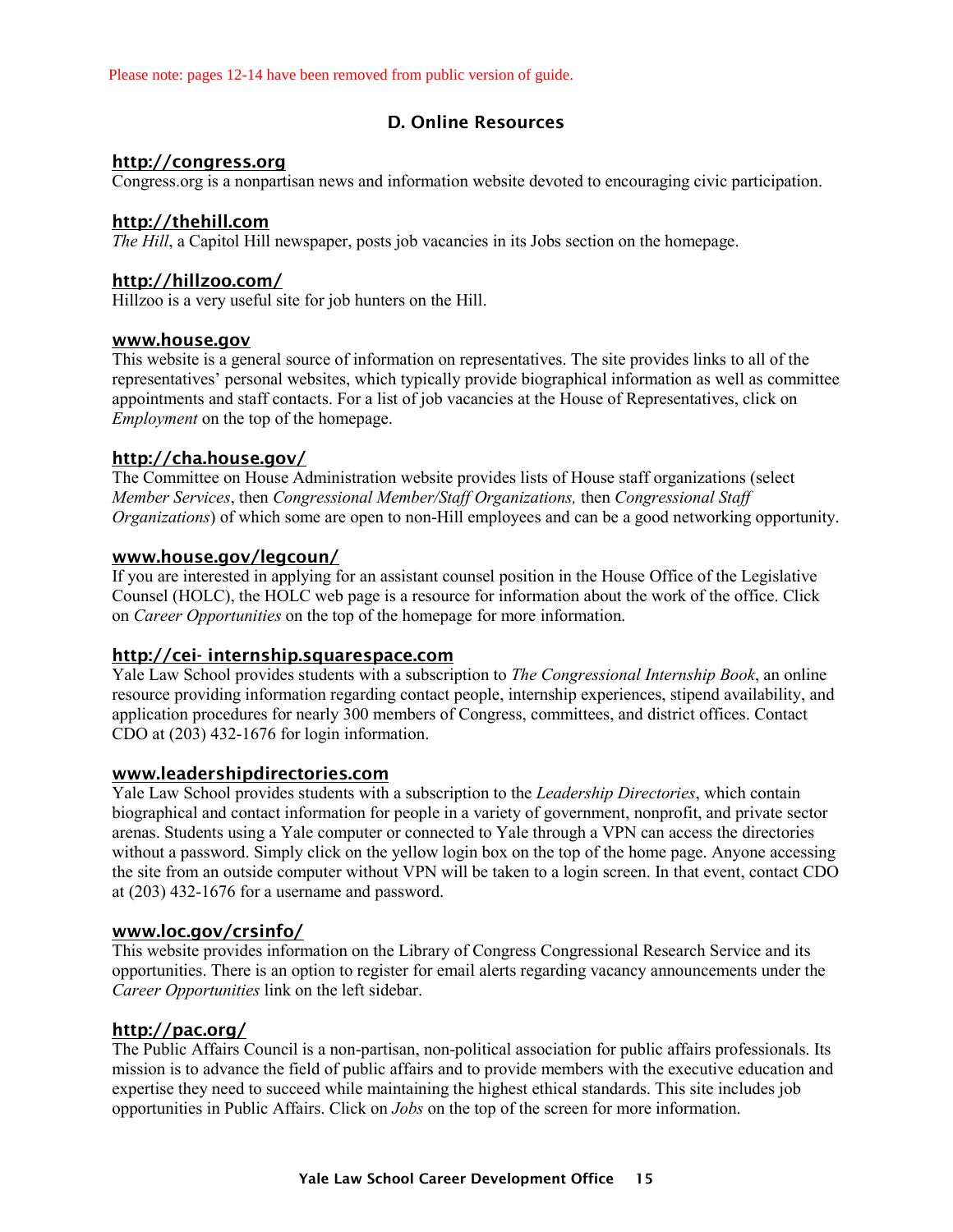#### <span id="page-13-0"></span>[www.psjd.org](http://www.psjd.org/)

The *Public Service Jobs Directory* or PSJD [\(www.psjd.org\)](http://www.psjd.org/), formerly PSLawNet, is an effective and centralized tool to find information about public interest opportunities. PSJD is made up of a network of 200 member law schools across the United States and Canada, including YLS and more than 13,000 lawrelated public interest organizations around the world. Through their online database, PSJD provides a comprehensive clearinghouse of public interest organizations and opportunities for lawyers and law students. As PSJD members, YLS students can perform customized searches for organizations in which they have an interest and for public interest opportunities, ranging from short-term volunteer and paid internships to post-graduate jobs, fellowships, and pro bono opportunities.

#### [www.rcjobs.com](http://www.rcjobs.com/)

Lists job openings, both on and off the Hill. For general political information and news, log on to the *Roll Call* website, [www.rollcall.com.](http://www.rollcall.com/)

#### [www.senate.gov](http://www.senate.gov/)

Similar to the House website, this website has links to all senators' personal websites, which provide biographical information as well as committee appointments and staff contacts.

#### E. Print Resources

The Career Development Office maintains a library of resources to assist in finding employment on Capitol Hill. All entries are in the CDO library unless otherwise listed.

#### The Almanac of American Politics (2014)

This resource includes information on every senator and representative and their respective district and state. However, it does not include information on staff members.

#### The Almanac of the Unelected: Staff of the U.S. Congress (2013)

This directory contains in-depth profiles on key congressional staff members who work with and support the representatives and senators in various important roles that help to enact change or refine existing laws and codes that govern our nation.

#### Congress at Your Fingertips 113th Congress, 1st Session (2013)

This guide has contact information, dates of election, margin of victory, and photographs of all members of the House and Senate as well as contact information for House and Senate committees and administrative positions. Additionally, the book lists the names and contact information for top staffers in each office.

#### The Insider's Guide to Research on Capitol Hill (2005)

This guide provides information for new interns to the Hill on all available resources as well as useful tools for approaching the difficult task of 'Congressional Research.' It contains explanations of IT resources in the House and Senate, an in-depth overview of the Congressional Research Service (CRS), and research tips for interns. Some of the websites discussed are also helpful for those engaging in an employment search.

#### The U.S. Government Manual (2012)

This manual includes descriptions of agencies in all the different branches of the U.S. government. The Legislative Branch section contains information about the roles of the House, Senate, Library of Congress, and Congressional Budget Office, in addition to providing the names of key officials in each agency.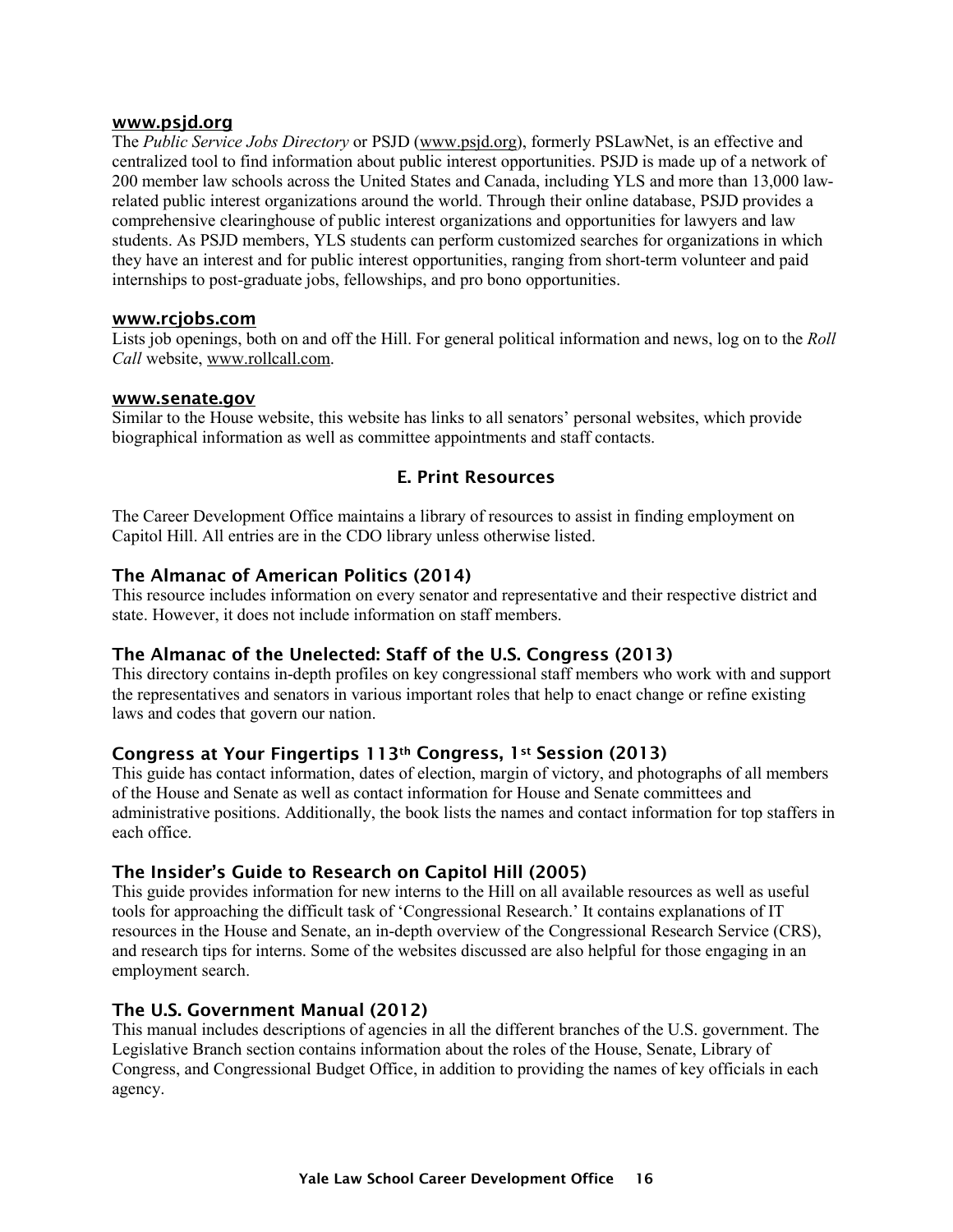# F. Fellowship Funding

<span id="page-14-0"></span>The Heyman Federal Public Service Fellowship Program provides one year of funding to allow recent Yale Law graduates to work closely with high-level leaders in the federal government. Appropriate positions include high-level substantive work with the sponsoring office, agency, or commission. Positions that are not considered include judicial clerkships, entry-level positions, and work for political campaigns. In the five years since the program's inception, a number of Heyman Fellows have worked with Senators or Representatives on Capitol Hill. Two to three fellowships are awarded each year. For the 2013-14 fellowship year, the stipend was \$44,000 and included health benefits. Details on the 2013-14 fellowship can be found at [www.law.yale.edu/studentlife/cdostudentsylspublicinterestfellowships.htm.](http://www.law.yale.edu/studentlife/cdostudentsylspublicinterestfellowships.htm) For more information, contact CDO at (203) 432-1676 or [cdo.law@yale.edu.](mailto:cdo.law@yale.edu)

The Presidential Management Fellowship is a two year government fellowship sponsored by the Office of Personnel Management (OPM). The aim of the fellowship is to recruit and train recent graduates for leadership management and policy roles in the federal government. For additional information, see [www.pmf.gov](http://www.pmf.gov/) or contact CDO at (203) 432-1676 or [cdo.law@yale.edu.](mailto:cdo.law@yale.edu)

# CHAPTER 3 PERSONAL NARRATIVES

# A. Alumni Narratives

#### 1. Political Positions

#### *David Dorsey '91, Former Congressional Fellow SENATOR EDWARD KENNEDY-U.S. SENATE HELP COMMITTEE; CURRENTLY SENIOR DIRECTOR, JANSSEN RESEARCH AND DEVELOPMENT, LLC*

I worked on the Senate HELP Committee for Senator Edward Kennedy from January 2001 through April 2009 on FDA-related issues and bioterrorism.

The Food and Drug Administration had "detailed" me to the committee, so I can't offer much insight about how to find a job on the Hill as a regular staffer. Casual observations suggest that having previous Hill or campaign experience, knowing the right person at the right time, and being smart can be important to finding and landing a Hill job (knowing the right person at the right time worked for me). Substantive knowledge or experience can also be a plus, especially if you want a job on a committee instead of in a personal office. Except when a member is newly elected, there is generally not a regular time for hiring, so you'll have to be willing and able to take a job when there is an opening.

I worked almost exclusively on legislation, and my experience on the HELP Committee was extremely rewarding. Several bills I worked on were signed into law. The process for getting these bills done included two formal conferences with the House, a few informal conferences before Senate action, and a few informal conferences after House and Senate action. The Senate acted on most of these bills by unanimous consent with no debate on the Senate floor, but three bills I worked on were debated at length on the Senate floor. I've learned from extremely experienced, committed, intelligent colleagues in my office and in others.

Many skills are important to getting a bill passed: The most important skill is to know when you can make a call yourself and when you need to talk to the boss. You also must be able to work with others on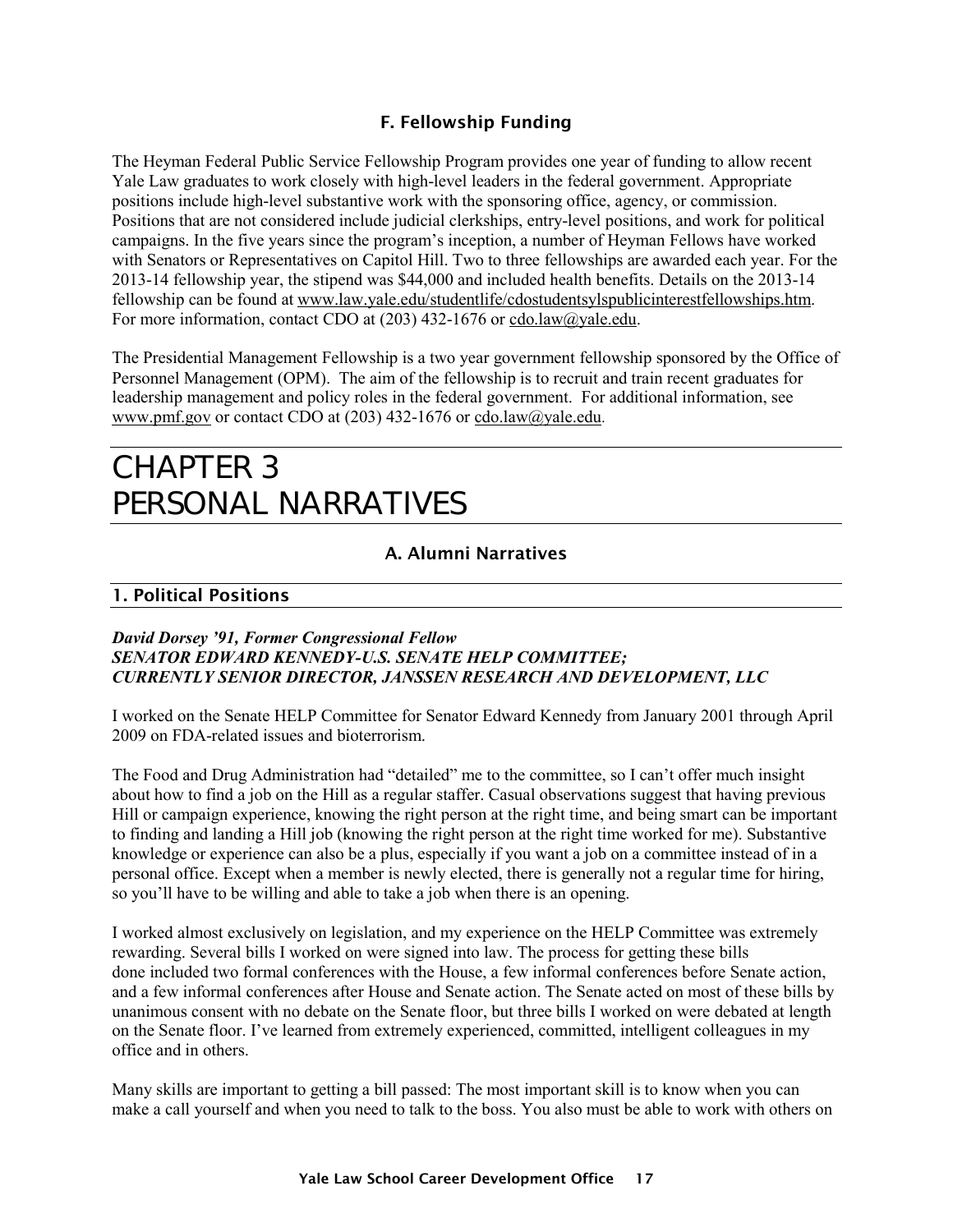the committee—some of whom you disagree with strongly on politics or policy—to reach agreement on a bill, or it won't move. Other skills include gathering information quickly and from different viewpoints to make informed decisions; executing policy in bill language and assessing how others have done so; including people at the right time in a process to make the conditions optimal for sufficient agreement to coalesce around a bill; and prioritizing tasks when several last-minute, apparently highly important ones land on your desk.

For me, the most challenging aspect of committee work was to evaluate all the options for moving a bill forward. What outside support would help? Is there a press strategy? Who are likely cosponsors to make the bill bipartisan and how can they be convinced to join? What are the must-haves in the bill and what can you give up?

Committee work also involves staffing hearings and constituent meetings, which requires concise written and verbal communication and knowing how to best use the forum to advance your boss's policy objectives. The committee also monitors the agencies for which the committee is responsible, and committee staff must judge when a call, letter, or other oversight is warranted.

Committees often have staff devoted to oversight, not legislation. I don't have any direct experience with intensive oversight, but it involves interviewing informants or witnesses, sending what are essentially interrogatories or document discovery requests to an agency or to private parties, such as the members of an industry under scrutiny, and poring through the evidence to identify possible problems. These requests, which can be followed with subpoenas, can document the need for legislative reform or produce evidence of such significant malfeasance that a committee report, or news reports on the results of the investigation, can lead to significant reforms.

I generally worked until 7 or 8 at night, but have worked much later to prepare for hearings or executive sessions to mark-up bills. I more than once worked until four or five in the morning to negotiate one aspect of a bill only to resume negotiations a few hours later on another. While a bill for which I was responsible was being prepared for and was on the Senate floor, I had to work very long hours 7 days a week and was expected always to have the answer—I imagine it must be something like the hours and stress of real lawyer work, such as preparing for and being in trial*.* 

The work can be routine and it can be frustrating. But it is often quite challenging and very rewarding, especially if a bill you have worked on passes and makes a difference for people. *2013*

#### *Robert Toone '95, Former Counsel SENATOR EDWARD KENNEDY-U.S. SENATE JUDICIARY COMMITTEE; CURRENTLY AT FOLEY HOAG LLP*

From April 2001 to March 2005, I worked as a counsel for Senator Kennedy on the Judiciary Committee. I handled LGBT issues, crime, drugs, guns, prisons, sentencing, terrorism, related civil liberties issues, and the occasional executive or judicial nomination.

Things changed dramatically in the Senate in May 2001, when the Democrats regained majority status thanks to Senator Jim Jeffords' decision to leave the Republican party. Following the September 11th attacks, the committee focused on a range of terrorism-related issues, including the USA PATRIOT Act, military tribunals, the treatment of detainees, reorganization of the FBI, and immigration reform. The Democrats lost control of the Senate again in 2002, and the Republicans expanded their majority in the 2004 elections. (The Democrats regained control in 2006.)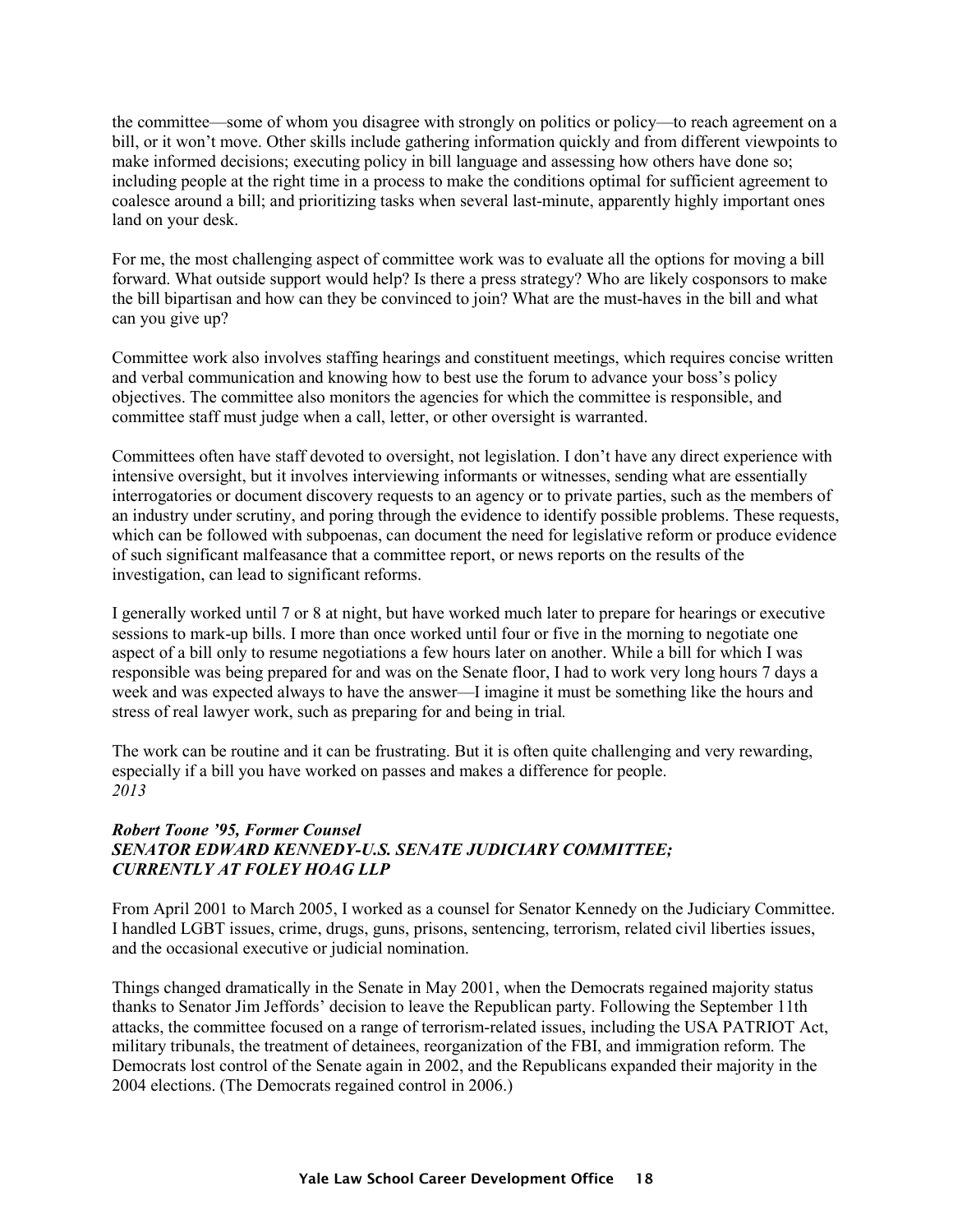Being in the minority meant that Democrats had limited ability to hold hearings and call for votes in the committees and on the Senate floor. Unlike the House of Representatives, however, the Senate strongly favors minority rights over majority rule, and little can be accomplished without strong bipartisan support. Even a single member has substantial power under the Senate's rules to slow things down, and, as we've frequently seen in recent years, a minority of 41 members can generally prevent a bill or nomination from coming to a vote at all.

For this reason, there is great incentive in the Senate to work with members of the opposite party, no matter who's in charge. Little can be accomplished without strong bipartisan support. And, in fact, I was pleasantly surprised by the ability of members from different parties and their staff to work together on some issues. For more than a year, for example, I worked on a bill to reduce the incidence of sexual assault in prisons and jails. It's an issue I care about, having spent my first four years out of law school litigating jail conditions. Approaching this problem legislatively was a very different experience. Rather than seeking, say, wholesale improvements in safety at a particular facility, we worked to achieve more modest relief for inmates across the nation, within the bounds of the federalism principles held by our Republican allies in the House and Senate, the Administration, and outside groups. The process was frustrating at times, and the final legislation was not as strong or comprehensive as many reformers would have liked. At least in the Senate, however, legislative work involves the identification of issues of bipartisan interest, compromise, and incremental change. "Big wins" seldom happen, particularly when you are in the minority.

My work on the Judiciary Committee exposed me to a fascinating range of issues and problems. In a single day, a staffer might be called on to cover issues as varying as gun control, post-*Booker* sentencing, patent legislation, gay marriage, and investigations into alleged detainee abuse. Typical work for me involved meetings and phone calls with other staffers, advocates, attorneys, and constituents; drafting and analysis of bills and amendments; memos to and meetings with my boss (often in cars or hallways); briefings, hearings, committee mark-ups, and floor debates. Working conditions bordered on the chaotic, office space was extremely limited, and there was little administrative or secretarial support. On the other hand, almost everyone returns your call, and each staffer gets a TV on his or her desk (for the stated purpose of monitoring the Committee, floor activities, and news coverage, and not, for example, watching the French Open).

On the whole, I found being a Senate staffer an extremely enjoyable, demanding, and intellectually rewarding job. I learned much from my colleagues, outside groups, and the members themselves. I was surprised by the degree to which Committee counsel are able to inform the senators' debate and decisions. And I had the good fortune to work for one of the nation's greatest legislators.

I'm not aware of any established procedure for applying for positions, counsel or otherwise, on Capitol Hill. Every office seems to have its own method for soliciting applications and hiring staff. As a general rule, it helps to put your cover letter, resume, and list of references before a senior staff member (on Senate Judiciary, that usually means the chief counsel for each member), regardless of whether there is currently an open vacancy. Ideally, you should either email or drop your materials off in person, to avoid the messiness and delay that results from the anthrax screening of incoming mail.

Before doing that, however, carefully investigate the senators and representatives you are thinking about applying to. Political ideology is only one factor to consider: members with similar voting records may have very different areas of substantive interests, levels of seniority, approaches to the legislative process, methods of interacting with staff, and general temperament. And some of the most interesting and important work for lawyers in Congress can be found on committees other than Judiciary. *2013*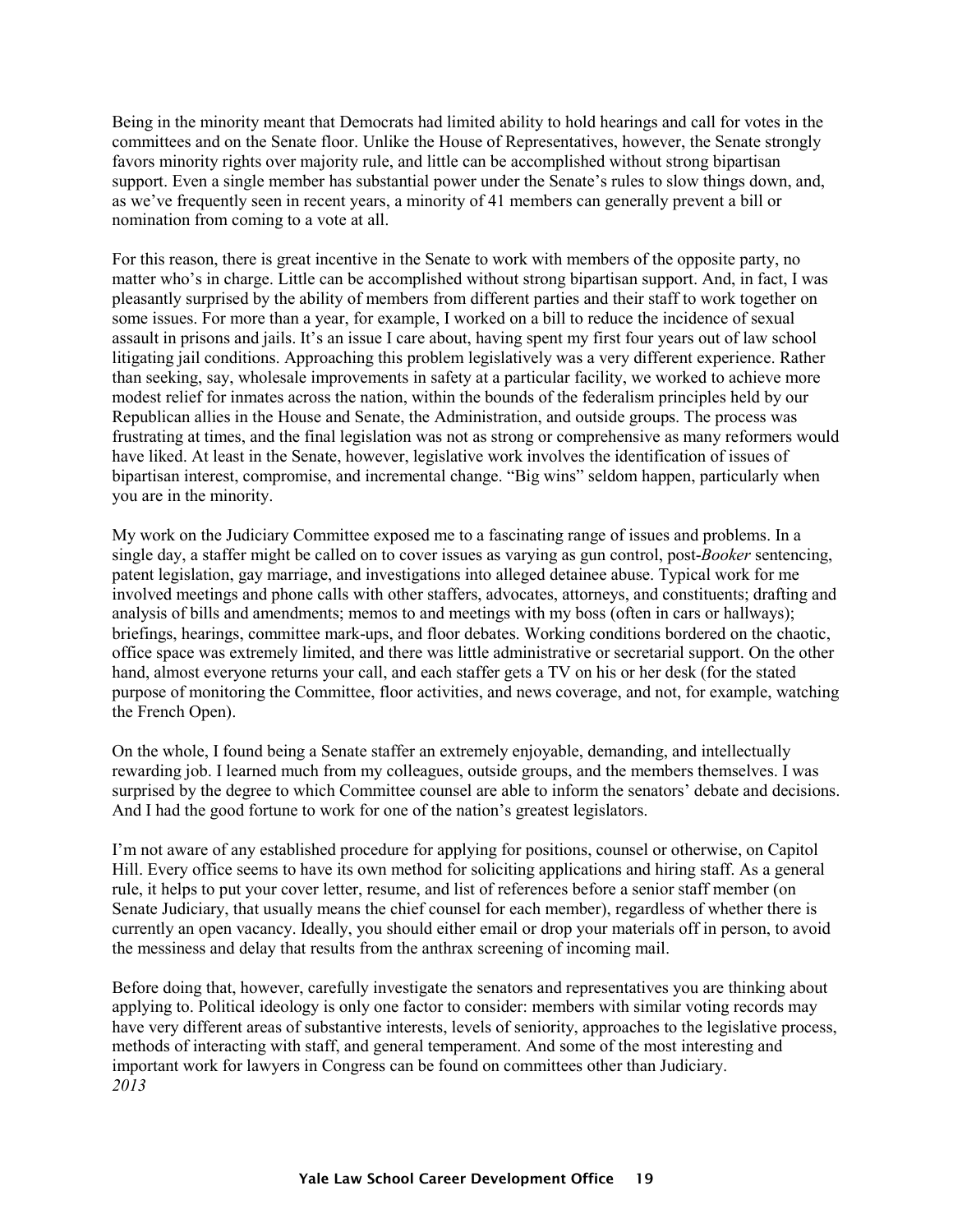The following narrative has been removed from the public version of the guide.

#### *Paige Herwig '06, Former Chief Counsel* **SENATOR AMY KLOBUCHAR; CURRENTLY ASSOCIATE COUNSEL TO THE PRESIDENT, WHITE HOUSE COUNSEL'S OFFICE**

I knew that I wanted to work on Capitol Hill after I finished clerking in the summer of 2008. I had never worked on the Hill before, so I began doing countless "informational interviews" about possible job opportunities. People repeatedly made the point to me that I was going to have a tough time finding a job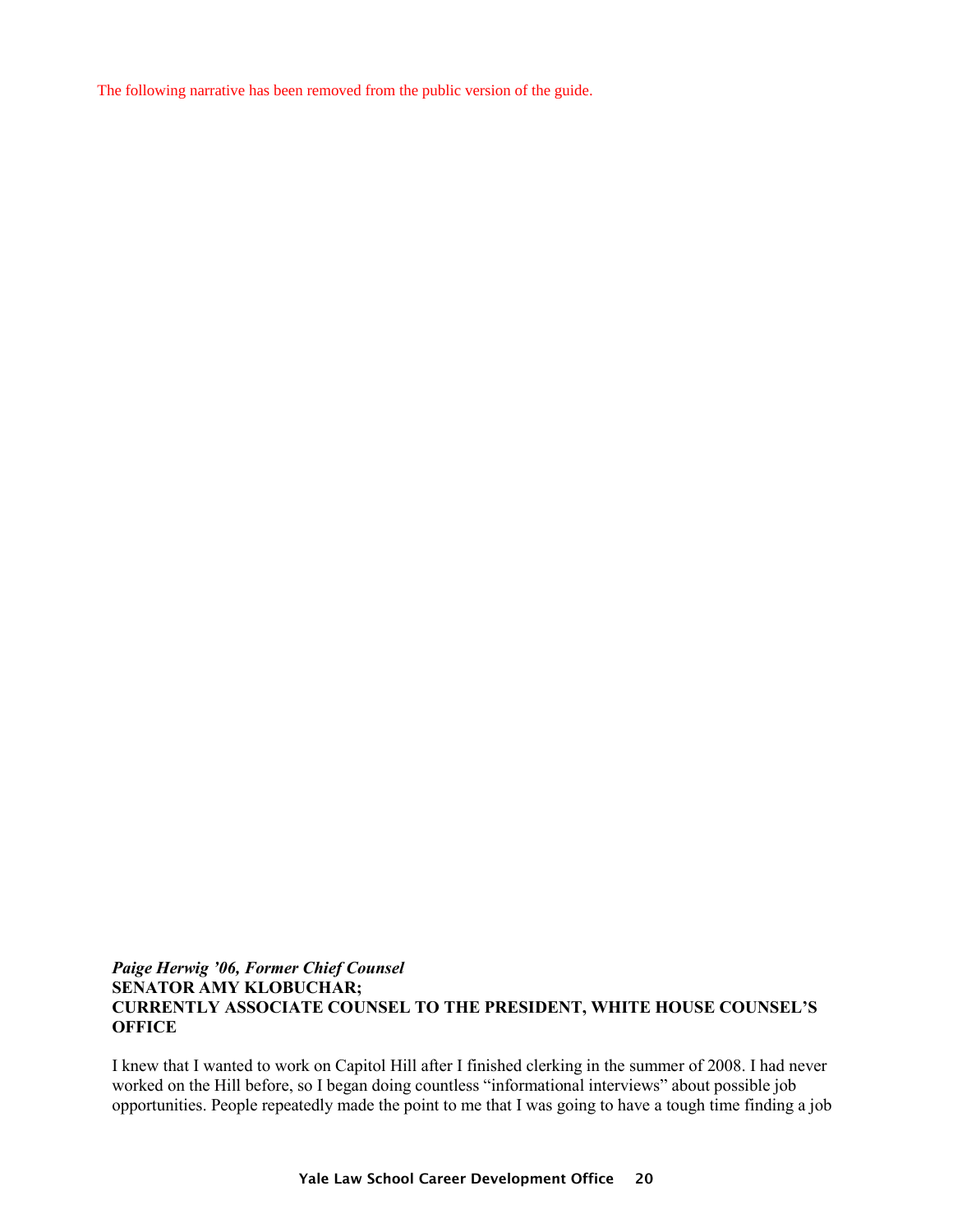without previous Hill experience (I had none). However, each of these informational interviews was helpful—I never ceased to be surprised that random friends-of-friends or other connections would be willing to have coffee with me for 15-30 minutes during their busy days—and these interactions helped me figure out where I wanted to land.

Eventually, one of these informational interviews paid off in an even bigger way: One of the people I spoke to told me that Senator Durbin's Judiciary Committee staff was looking for a fellow (that's Hillcode for "unpaid intern with a graduate degree"—the title "fellow," at the very least, generally implies that the Senate isn't paying your salary if you are getting one at all). I interviewed for this position and agreed to work for a minimum of three months while I looked for a paying job.

I loved my time on Senator Durbin's Judiciary Committee staff and kept applying for paid positions mostly other Judiciary Committee counsel positions. Working on the Hill in an unpaid capacity helped me appreciate why it can be so difficult to get a job without previous Hill experience. Quite frankly, business is conducted at such a fast pace and involves so many informal networks and judgment calls each day that there isn't much time for on-the-job training. Additionally, congressional procedure and terminology is so specific (read: frequently arcane) that starting with some baseline knowledge is incredibly useful.

The other reason my fellowship was important is that I am confident I would not have gotten my paid position without it. First, plenty of Hill jobs are never posted publicly. People will circulate job postings to other people that they know on the Hill (e.g*.* the Legislative Director for a Democratic Senator may only circulate a job posting to a listserv of other Democratic LDs. This is another reason why informational interviews are important—to simply increase the number of people who know you are looking for a job and can forward you postings that you might not otherwise hear about). Second, the people doing the hiring in a Hill office will generally give a lot of weight to the opinions of other Hill staffers, because those people are familiar with the pace and nature of the work on the Hill.

After six months of working for Senator Durbin, I got a job as counsel to Senator Amy Klobuchar (D-Minn.) in April 2009. After a year, I became her chief counsel. Senator Klobuchar was a relatively junior member of the Judiciary Committee when I started working for her and did not have a subcommittee of her own. This is relevant because senators that chair Judiciary subcommittees generally receive their own separate budgets and subcommittee office space, which enables them to hire more staff. This meant that for a significant portion of my time with Senator Klobuchar, I was the only full-time staffer doing her Judiciary Committee work. (It is generally true that the more seniority that a member of the Committee has, the more staff they have; this means that counsels in other offices are more likely to specialize in certain issues areas.) This made my life really busy but also really rewarding, because I got to see the entire range of issues that the Committee deals with—issues like criminal justice, antitrust, intellectual property, civil rights, oversight of various federal agencies, and judicial nominations. I was especially lucky that the two years I spent working for Senator Klobuchar gave me the chance to work on the confirmations of both Justice Sotomayor and Justice Kagan, which were incredibly exciting.

I would advise people to spend a lot of time researching the office (whether senator, representative, or committee) that they are applying to work for. You can get a sense from someone's website what issues are important to them. Be ready for the question, "What is a bill that you would propose for the [Senator/Representative] to introduce?" and do your best to come up with something that is in an issue area and on a scale that is reasonably consistent with their past activity and that reasonably approximates how liberal/conservative that member is. Have a sense about the ways you would like to influence policy besides introducing legislation. It takes a lot of effort to get even small bills passed, so make sure you have some other ideas about ways that you can advance a member's agenda. *2013*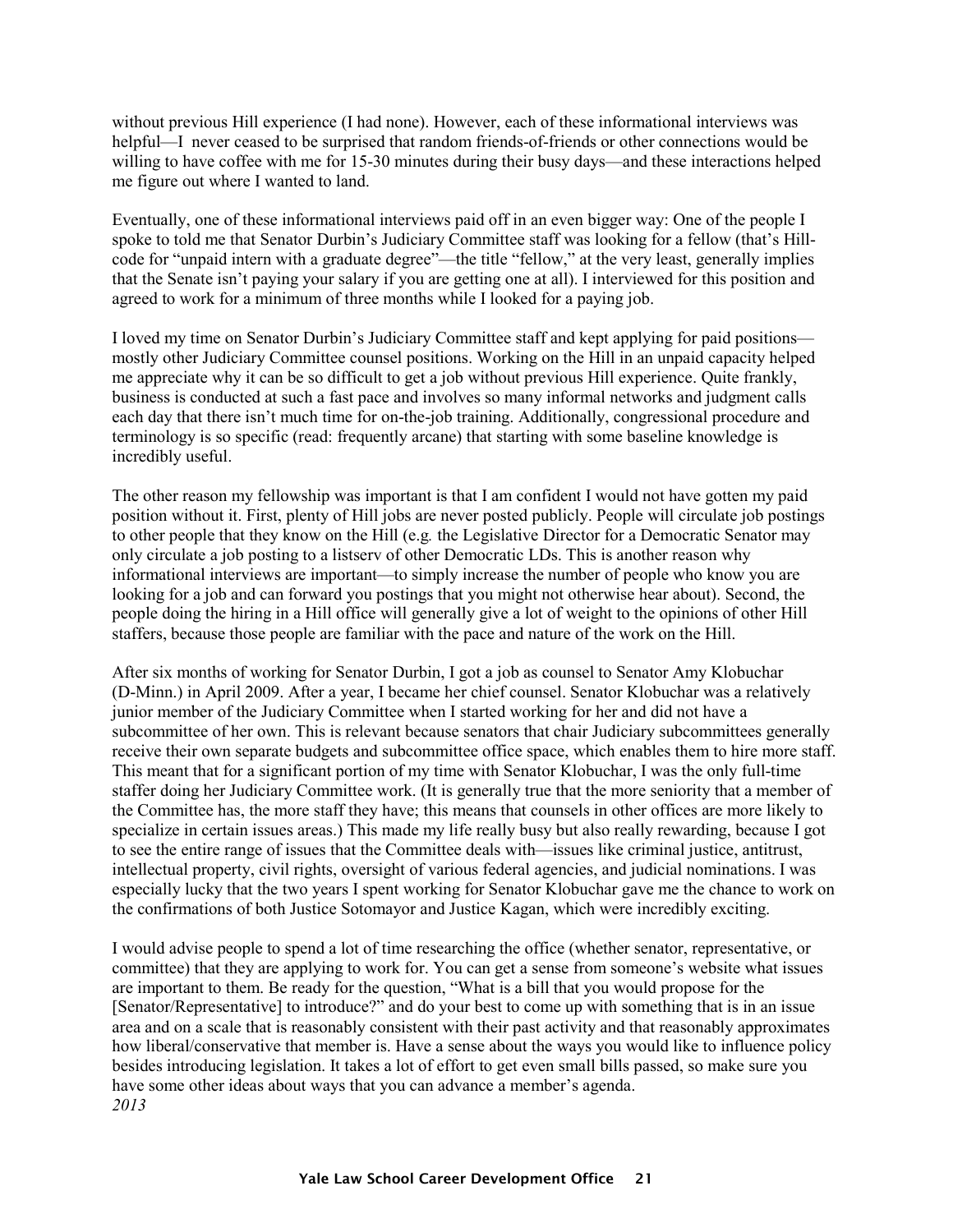# *Lisa Powell '03, Former Staff Director* **(2008-2012),** *Former Chief Investigative Counsel* **(2007-2008) SENATOR DANIEL AKAKA, SENATE SUBCOMMITTEE ON OVERSIGHT OF GOVERNMENT MANAGEMENT, THE FEDERAL WORKFORCE, AND THE DISTRICT OF COLUMBIA;**

**CURRENTLY STAFF COUNSEL, THE NATIONAL EDUCATION ASSOCIATION**

I worked for five and a half years for Senator Akaka's Subcommittee on Oversight of Government Management, the Federal Workforce, and the District of Columbia, first as Investigative Counsel and later as Staff Director of the Subcommittee. The Subcommittee is part of the Homeland Security and Governmental Affairs Committee (HSGAC) so it also handles homeland security issues for its Chairman. HSGAC's subcommittees were reorganized for the current Congress, so its name and issues differ a bit today, but previously its largest set of issues is federal workforce policy, such as pay and benefits, whistleblower rights, and labor issues, and it also had jurisdiction over a range of government management and District of Columbia issues.

I originally looked for work on the Hill because I found myself closely following and energized by the 2006 elections. When the Democrats took control of Congress, I started applying for positions on the Hill. I did not have previous Hill experience or connections to the State; I just happened to have a somewhat unusual set of experience and expertise that the Subcommittee was seeking. If you are interested in working on the Hill, I would strongly recommend seeking a summer internship (which are generally unpaid). From there, you can make connections, get a better sense of the offices you might like, impress people with your work, and have a bit of Hill experience on your resume. Each office generally hires individually through whatever idiosyncratic process it desires. You likely will need to do some leg work tracking down an appropriate senior staff contact in the offices you are interested in. I suggest emailing your resume—calls may be considered intrusive and paper is more likely to get lost in the shuffle.

Longer-term, there are not a great number of positions and many job seekers, so it may be most feasible to find a Hill position from another job rather than seeking to go to the Hill right after law school. Investigate the office you're interested in, not only to make sure you would be comfortable and effective representing your boss's views on particular issues, but also because there are a surprising number of Senators who treat their staff members poorly. (My boss, for the record, is amazingly nice.)

An aspect of the work I find both challenging and rewarding is that my job involves many skills and tasks. I manage staff and work on legislation, hearings, and other oversight, on a tremendous range of issues. It's difficult to say what a typical day was, but attending meetings or briefings with executive branch officials, advocates, and/or congressional staff on a legislative or oversight issue; writing or editing a memo to my boss about introducing or cosponsoring a bill, signing a letter, or preparing him for a meeting; researching an aspect of legislation; or drafting legislative language are pretty common tasks. Previously, I used to plan hearings regularly, which involved fairly intensive research into a topic, meeting with experts and stakeholders, selecting witnesses, and preparing materials for the Senator. Since becoming the Subcommittee Staff Director, much of my time is spent editing materials drafted by other staff, providing strategic guidance to staff, and dealing with management issues such as hiring decisions.

An interesting and challenging aspect of the work is thinking and working strategically to use all possible levers to get to your goal—working effectively with stakeholders and Hill allies, using media, getting the right cosponsors on board, figuring out how to minimize the CBO score, working with the administration to do what cannot be done legislatively, etc. An important skill of the work is figuring out where there is common ground with people who have different or opposing views. A frustrating aspect of the job is that this is a skill that unfortunately seems to be in decline, and many seem resigned to gridlock.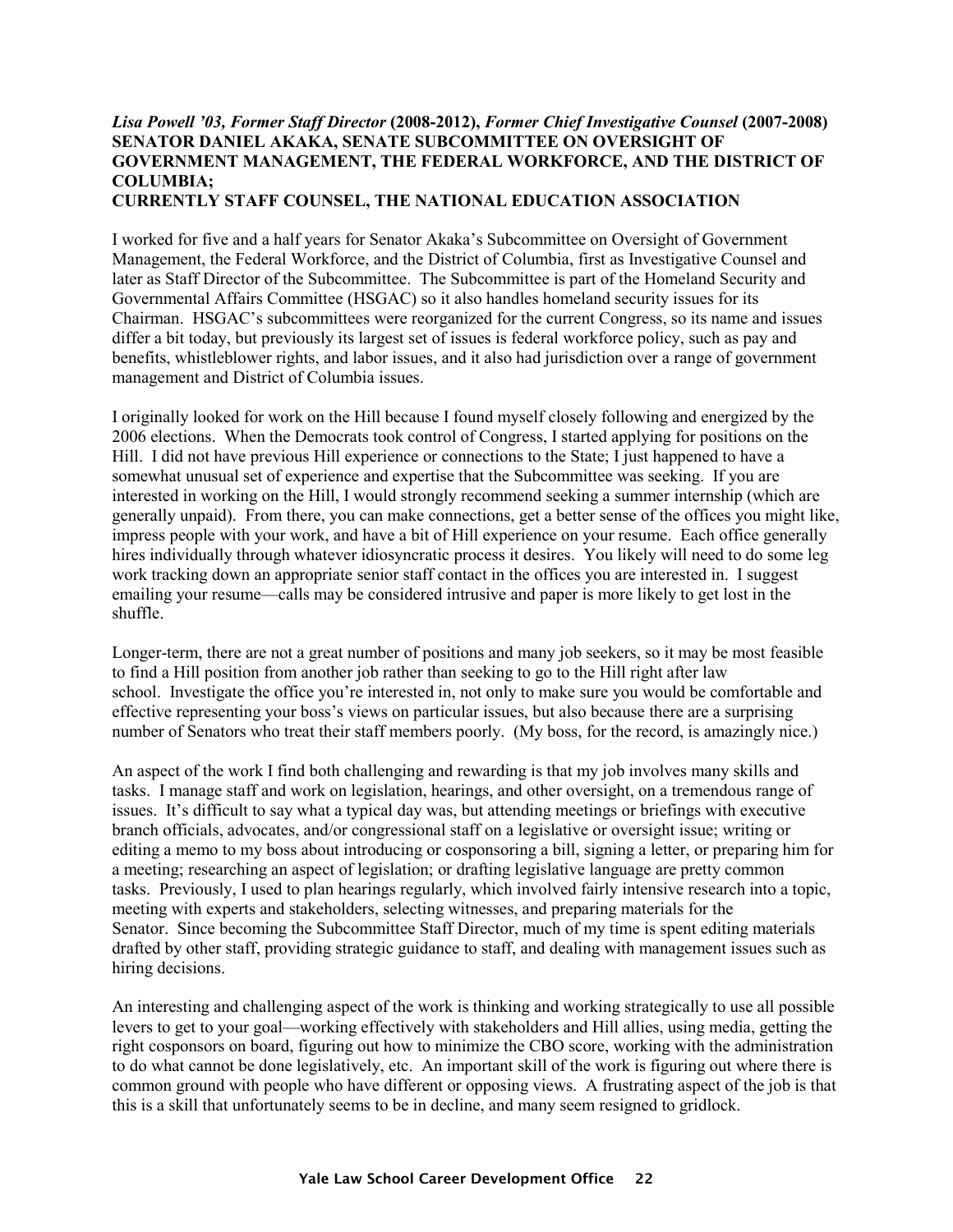<span id="page-20-0"></span>The hours on the whole seem to roughly compare to a law firm, and they generally are longer than other government work. This Congress, mine tend to be a bit less than previously—nine to ten hours per day with rare weekend work. Previously, typical was more in the ten to eleven hour per day with notinfrequent bits of weekend work, with occasional very long hours. On the whole, the Hill provides incredible opportunities to become deeply engaged in policy-making on the national level and is a rewarding and exciting way to spend some portion of one's career. *2013* 

#### 2. Non- Political Positions

#### *Jody Feder '02***,** *Legislative Attorney* **LIBRARY OF CONGRESS, CONGRESSIONAL RESEARCH SERVICE-AMERICAN LAW DIVISION**

I graduated from Yale Law School in May 2002, and I began working as a Legislative Attorney at the American Law Division of Congressional Research Service (CRS) in September 2002. CRS is a department within the Library of Congress that provides nonpartisan advice and analysis to members of Congress and their staff. The American Law Division is one of six research divisions within CRS. While the other divisions focus primarily on policy issues, the Law Division handles all of the legal requests received from congressional staff. These inquiries span the range of legal questions that emerge from the legislative agenda as well as questions concerning the impact on Congress of administrative and judicial developments.

For example, common questions include, "How would a court interpret the legislative language in our proposed bill?" or "Are there any constitutional problems with this legislation?" or "What does this Supreme Court decision mean?" Basically, any legal issue that is raised in news reports or congressional legislation generates requests to the American Law Division. As legislative attorneys, we respond to these requests in a variety of ways, from extensive phone conversations or in-person consultations to written reports and legal memoranda. Ultimately, we serve as a sort of institutional memory for Congress, providing them with expert, nonpartisan advice on a wide array of legal questions. Because the work at CRS is driven by the congressional agenda, it varies constantly, and this variety is one of the best things about the job. Although most days involve research and writing, I sometimes am called upon to participate in more exciting opportunities, such as attending committee mark-ups so that I can answer any legal questions that may arise, or attending Supreme Court oral arguments when the Court is considering an important case in my issue area. In addition, because it is a government job, the benefits are excellent, and the salary, although significantly less than a law firm job, is generous for a public interest legal job. More importantly, one of the best things about the job is that it is lifestyle friendly, with a 40-hour work week and only the occasional late night.

Ultimately, I think working in the law division at CRS is one of the best legal jobs around. Unfortunately, it's not a large organization, so there are not a lot of job openings each year. Typically, the law division has the authority to hire between one and four new lawyers each year, and they tend to hire only recent graduates (i.e., third-year law students) through their Law Recruit Program, which is advertised on the CRS Employment website. On rare occasions, the law division posts positions for higher level attorneys through OPM's federal employment website. *2013*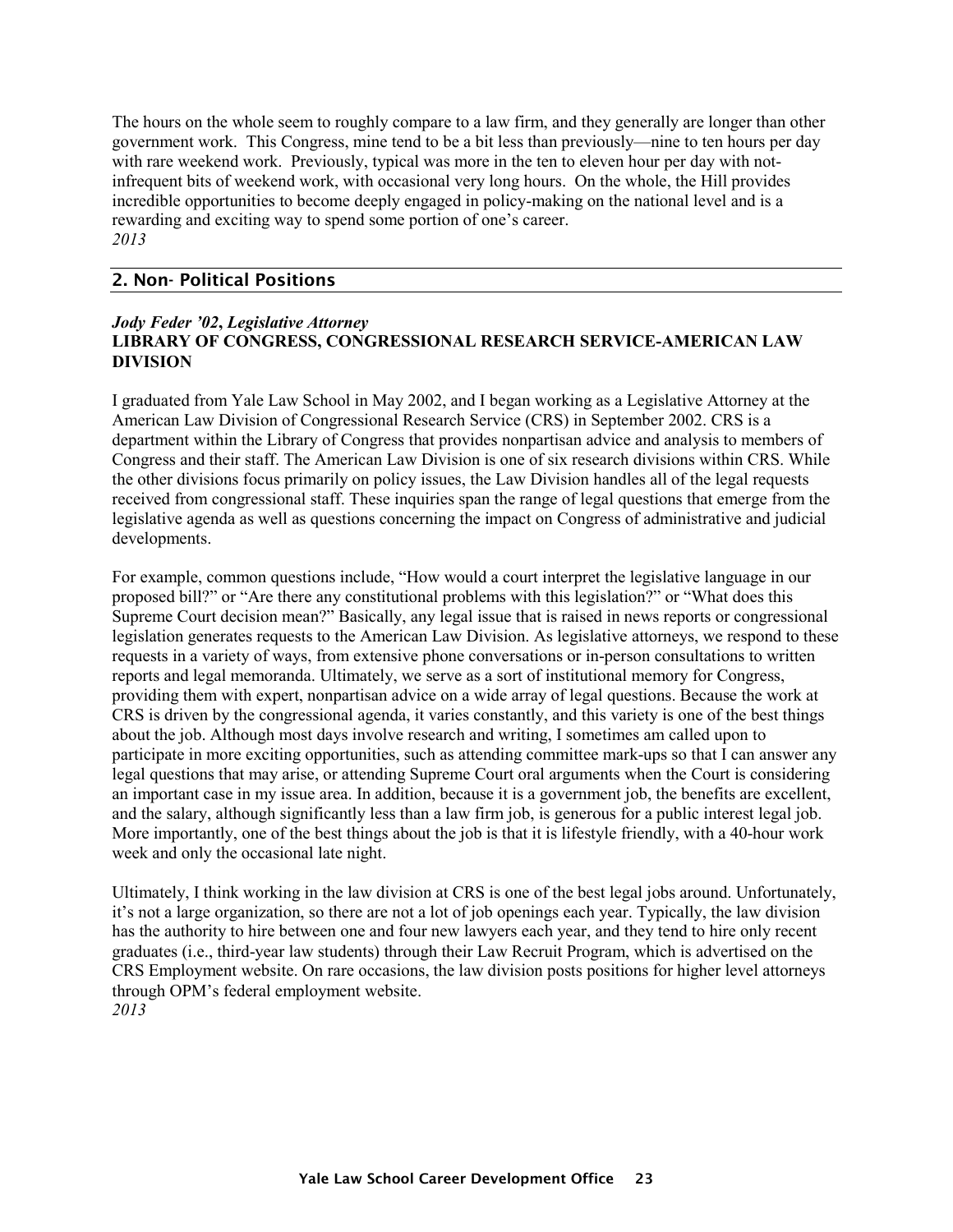#### <span id="page-21-0"></span>1. Political Positions

#### *Katherine Kimpel '06*  **SENATOR RUSS FEINGOLD-U.S. SENATE JUDICIARY COMMITTEE**

I work as a law clerk for Senator Russ Feingold on the Judiciary Committee. Currently, Senator Feingold is the ranking minority member on the Subcommittee for Constitution, Civil Rights and Property Rights. Our office mainly handles constitutional amendments along with bills that would have a significant impact on the judiciary system's civil rights. For example, this summer we have handled amendments that would restrict a judge's ability to interpret the First Amendment with regard to religious freedom, a flag desecration amendment, and the gay marriage issue and accompanying amendments.

September 11th still plays a major role in the types of issues and hearings that we deal with as well. Senator Feingold, in particular, has taken a lead on the U.S.A. PATRIOT Act opposition. Much of my work has centered on preparing to challenge the Administration's claims for unchecked power during oversight hearings before the full Judiciary Committee.

The depth of the work that this office, in particular, entrusts to law clerks is remarkable. Typical work for me involves the same type of work entrusted to the two members of Senator Feingold's staff who are his legal counsel. In preparation for a hearing, I have been asked to help identify and secure witnesses, compose memos for the senator briefing him on the issue, craft opening statements for the senator to give during hearings, design questions for the senator to ask the witnesses, and write the written questions that will be entered into the record following the hearing. Along with work on hearings, I also compose threeto five-page memos on significant Supreme Court decisions or other legal decisions that may lead to legislative efforts. Currently, in part because of my commitment to civil rights, I am writing the speech that the senator will give at the annual NAACP convention. I am not certain that law clerks in other offices are given the same opportunities.

In order to work for Senator Feingold, or most of the other senators on the Judiciary Committee, I would advise beginning your research in December, making initial contact with the office in late December or early January, but also realizing that the final word on positions will not come until April. In my experience, both a resume and a writing sample are required. Before sending off resumes, I would advise people to carefully research the senators and the subcommittees for which they are a ranking member as well as the size of the office. I tailored my cover letters to reflect the type of work that might typically be handled by the subcommittee on which they were a ranking member and was rewarded with more than one job offer. Also, be sure to find out how many people there are in an office—both staff and interns. The more people, the less likely law clerks will be entrusted with big projects on their own. Finally, I would note that Judiciary staff typically have separate offices from the senator and the rest of the staff. As a result, we rarely interact with anyone other than Judiciary staffers and opportunities for networking are **limited** 

*Summer 2004* 

#### *Jon Donenberg '08*  **SENATOR EDWARD KENNEDY-U.S. SENATE JUDICIARY COMMITTEE**

During the summer of 2006, I spent three months working as a legal intern for Senator Edward M. Kennedy on the Judiciary Committee. The experience was very rewarding, and I would highly recommend spending a summer working on the Hill, and in particular, on the Judiciary. The Committee is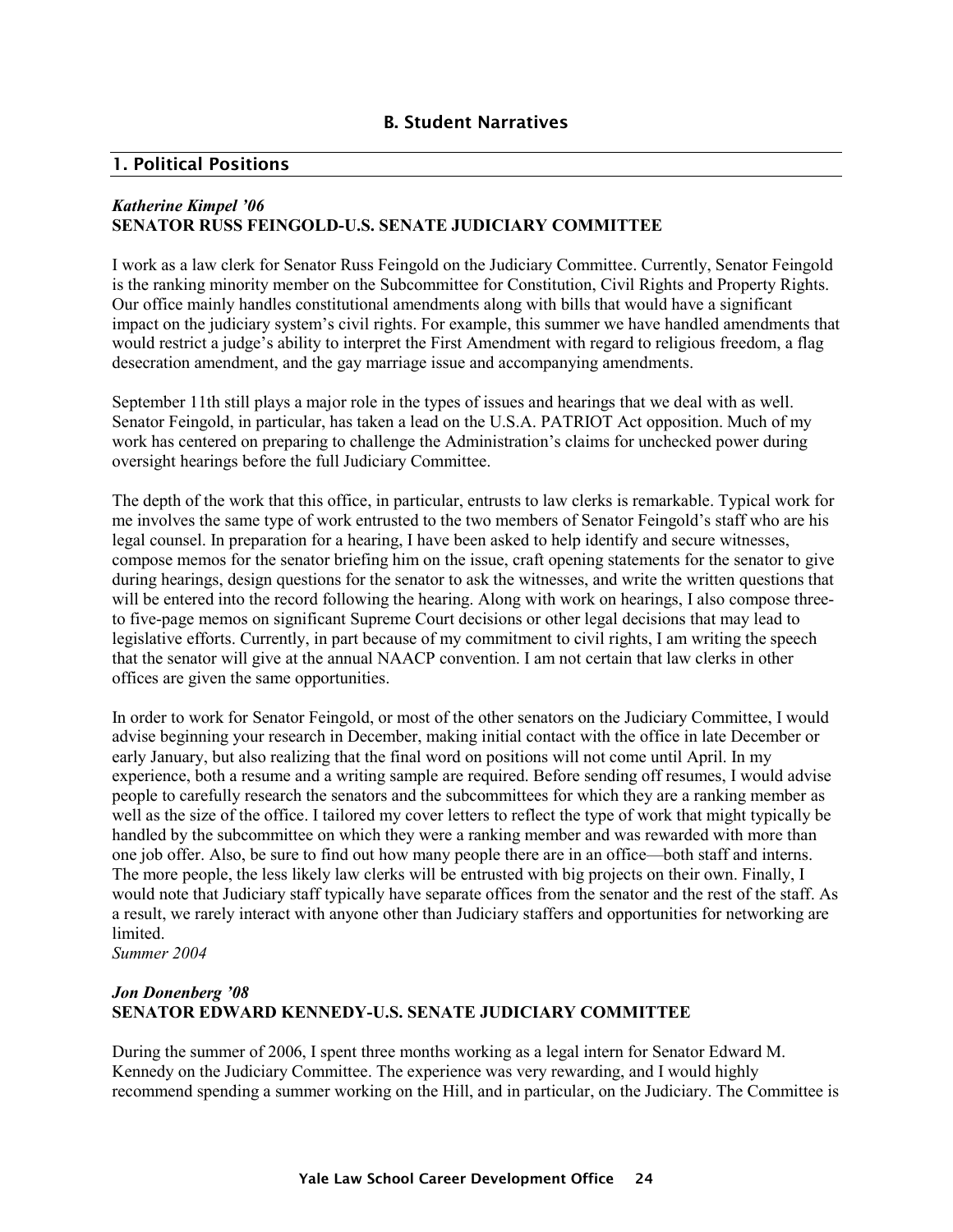structured somewhat differently from others in the Senate in that individual Senators retain substantial staff operations beyond that of the Chairman and the Ranking Member. As such, a job with a Senator who sits on the Judiciary may, in many ways, provide a more substantive experience than an internship with a Senator on another Committee who is not the Chairman or Ranking Member.

The jurisdiction of the Judiciary Committee is broad—it includes constitutional issues, judicial nominations, immigration, Justice Department oversight, federal prison policy, U.S. Attorney and federal judicial nominations, and patent law, to name just a handful of the relevant areas. In addition, then-Chairman Arlen Specter was particularly adept at expanding the jurisdiction of the Committee through a liberal interpretation of its mandate, holding hearings on issues like detainee treatment and hedge fund regulation. The wide range of issues covered by the Committee makes the Judiciary one of the more interesting places to work in the Senate, as does the fact that the various staffers are usually trained lawyers. Finally, each Senator's Judiciary staff is used to taking one to three law students per summer to work as legal interns, and in this sort of fluid environment it's always a good idea to take a job with an office that understands your substantive value and won't have you making photocopies or opening mail. The work I did could generally be categorized as one of four types—hearing preparation, speechwriting, drafting internal memoranda to update/advise the Senator and the staff, and legislative negotiations.

As is the way with political jobs, there is no clear path to obtaining a job on the Judiciary Committee, even for a summer. Each Senator on the Committee runs their own hiring process, which generally involves soliciting resumes and references (and sometimes writing samples) and then holding onto them for an inordinate amount of time before actually making a decision. It's best to try and track down whatever information is available regarding the timetable for each Senator who sits on the Committee and is of your political party, and then apply to them all. Keep in mind that hiring decisions will be made quite late in the process by law school standards. Most 1Ls will know what jobs they will take for the summer by the end of January at the latest, and 2Ls even earlier than that. Senate offices, on the other hand, often won't even start considering applications until late February, and receiving an offer in April is not particularly unusual. Thus, if you are a 1L considering applying to work on the Committee, I would recommend not even starting to interview with alternative employers until the beginning of the spring semester; otherwise you'll have to turn down job offers far in advance of having any idea what's going on with your applications to the Senate.

It is probably helpful to "know somebody" who works on the staff already, but that isn't a requirement to get a job. The three Yale students who worked on the Committee in the summer of 2006 were all offered jobs as a result of applying through the standard application process run by their particular Senator's office. Since the smooth functioning of these offices is somewhat dependent on things like loyalty and confidentiality, however, it never hurts to have someone who can recommend you, formally or informally, as you apply. Don't despair if you don't think you know anyone when you first start thinking about this sort of job. The Law School itself is actually a great source for such people. There are typically several students in each class who have done a moderate to significant amount of work in politics, and many are willing to help. Searching the alumni directory or doing your own research to identify YLS alums that currently work in the Senate is another good avenue for making connections. It's a good idea to try to sit down or talk over the phone with these people during the course of the first semester to help get a sense of the terrain before applying.

If you receive an offer, there are a few things that I think are worth considering when deciding whether or not to take a summer job working for the Senate Judiciary Committee. The first is the size and structure of the staff. Personal interaction with the Senator may be lower in the case of a large staff than with a small staff. At the same time, the Senators who retain large staffs are often among the most engaged, and the more engaged a Senator is, the more likely you are to get to work on substantive issues. In particular, an internship with a Senator who has a low rate of hearing attendance and engagement with legislation might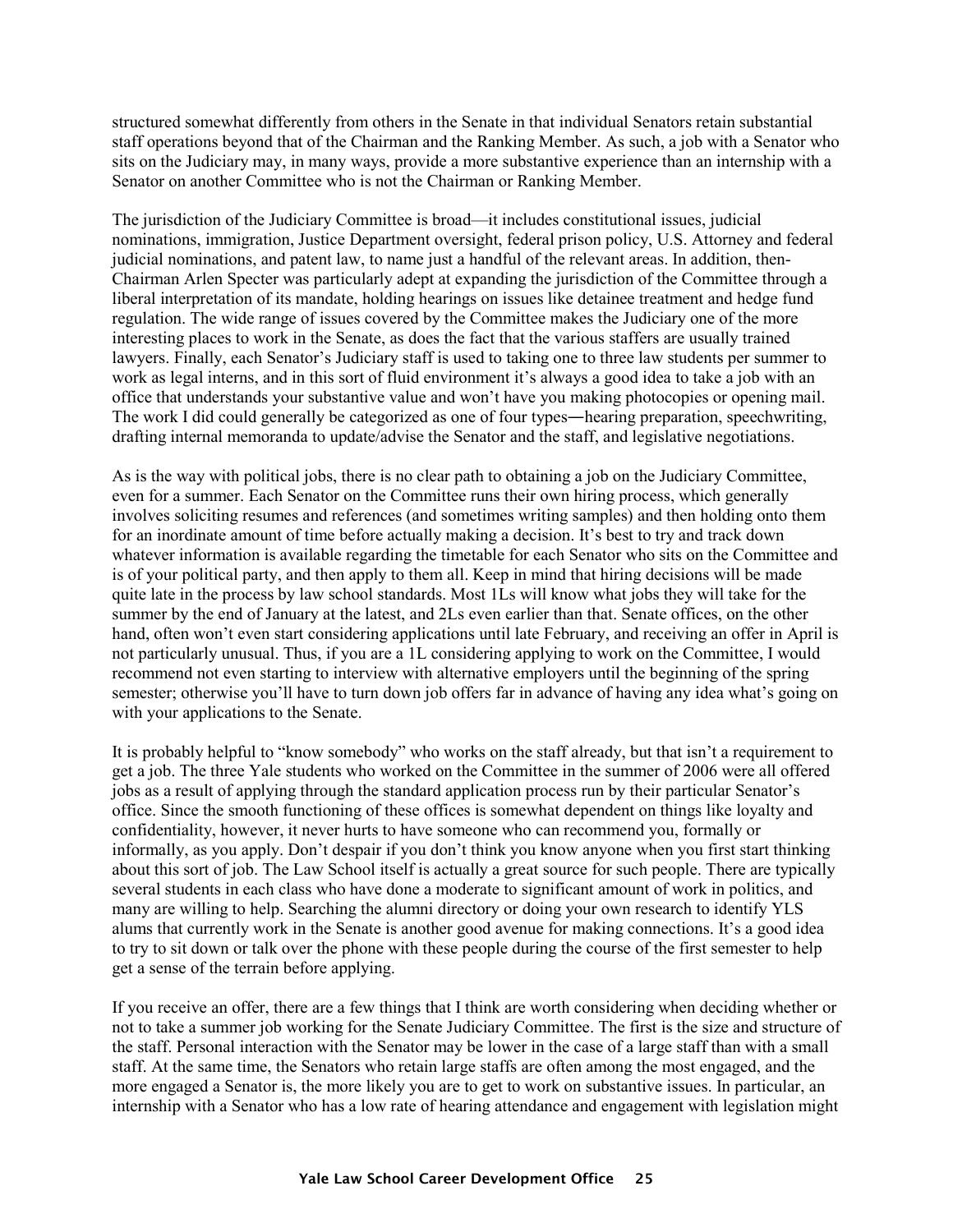well be less substantive. The level of formality may also be of interest to you—some Senators will wander their offices and interact with their own staff, or even the staff of like-minded legislators, very informally, while others conduct themselves in a very formal way. Finally, if you can find out, the personalities of the people you will be sharing a very small space with might be relevant to you. I was quite lucky in that Senator Kennedy's staff is very unassuming, friendly, and looking to give substantive work to their legal interns.

*Summer 2006* 

#### *Mark Totten '05* **SENATOR JOSEPH LIEBERMAN-U.S. SENATE GOVERNMENTAL AFFAIRS COMMITTEE**

This past summer I worked on the Senate Governmental Affairs Committee for Senator Joseph Lieberman. Now on the other side of a Capitol Hill job search, I can share a few suggestions for those interested in working on the Hill. Summer jobs on the Hill for law students go by a number of names, but the job title I found most helpful in making my inquiries was "legal intern." You do not want to ask about simply "intern" positions, since that term is reserved for the hundreds of undergraduate students who flood the Hill every summer spending their hours responding to angry constituents (An important job, but not what you want to be doing as a law student.) You will want to make clear to any person you talk to that you are a law student, so that they know you are looking for a position that will allow you to use the many skills you learned during your first or second years of law school. Whether the attention it gives is deserved or not, you should also mention that you are a law student at Yale.

A second nuance worth knowing is that often members of Congress have two kinds of staff: personal staff and committee staff. All members have personal staff. Some of these people focus on helping constituents, and others are LAs who usually focus on two or three areas of policy. Law students can find meaningful work on the personal staff, but you will want to ask many questions and express clearly what kind of work you are seeking. College interns for the most part work for the personal staff and you will want to make clear that you want to work in a specific policy area that will allow you to use your legal skills. Working for the committee staff is a safer bet, insofar as the committee staff are focused entirely on issues of public policy. Senator Lieberman has about 12 people on his Governmental Affairs Committee staff, and more than half of them are attorneys.

In addition, it is helpful to know who to contact. If you are considering a position on the personal staff, you will want to talk probably to three people: the chief of staff, the legislative director (LD), and probably the LA assigned to that particular area. Don't worry about redundancy—the more who know your name the better. If you are applying for a position on a committee, the main people to contact are the staff director and the chief counsel. Persistence pays in any job search, but is absolutely essential in applying for a job in the House or Senate. Consider perhaps five to seven different offices to which to apply. Fax your resume and cover letter—congressional mail post-anthrax scare is far too unreliable—and perhaps send a duplicate copy via email as an attachment. Follow up a few days later with a phone call. Although you might successfully land a job over the phone, I would suggest scheduling a trip down to DC for one or two days. I went right before the Christmas break, which seemed a very good time since the Senate was in recess and the staff members were relatively relaxed. When you finally get a phone call with your key contact, tell her that you will be in DC on such and such a date and wondered if she might have a few minutes to meet. You may leave DC having made a decision, or more likely you will hear back from those with whom you interview sometime in January or February.

My experience this past summer exceeded my expectations. The first week and a half on the Hill I wrote a memo in preparation for a committee hearing giving my opinion on the scope of the fiduciary responsibilities created by a certain federal law. My staff director was careful to make sure I had constant and varied projects that made use of my legal skills and taught me much along the way. I left the Hill with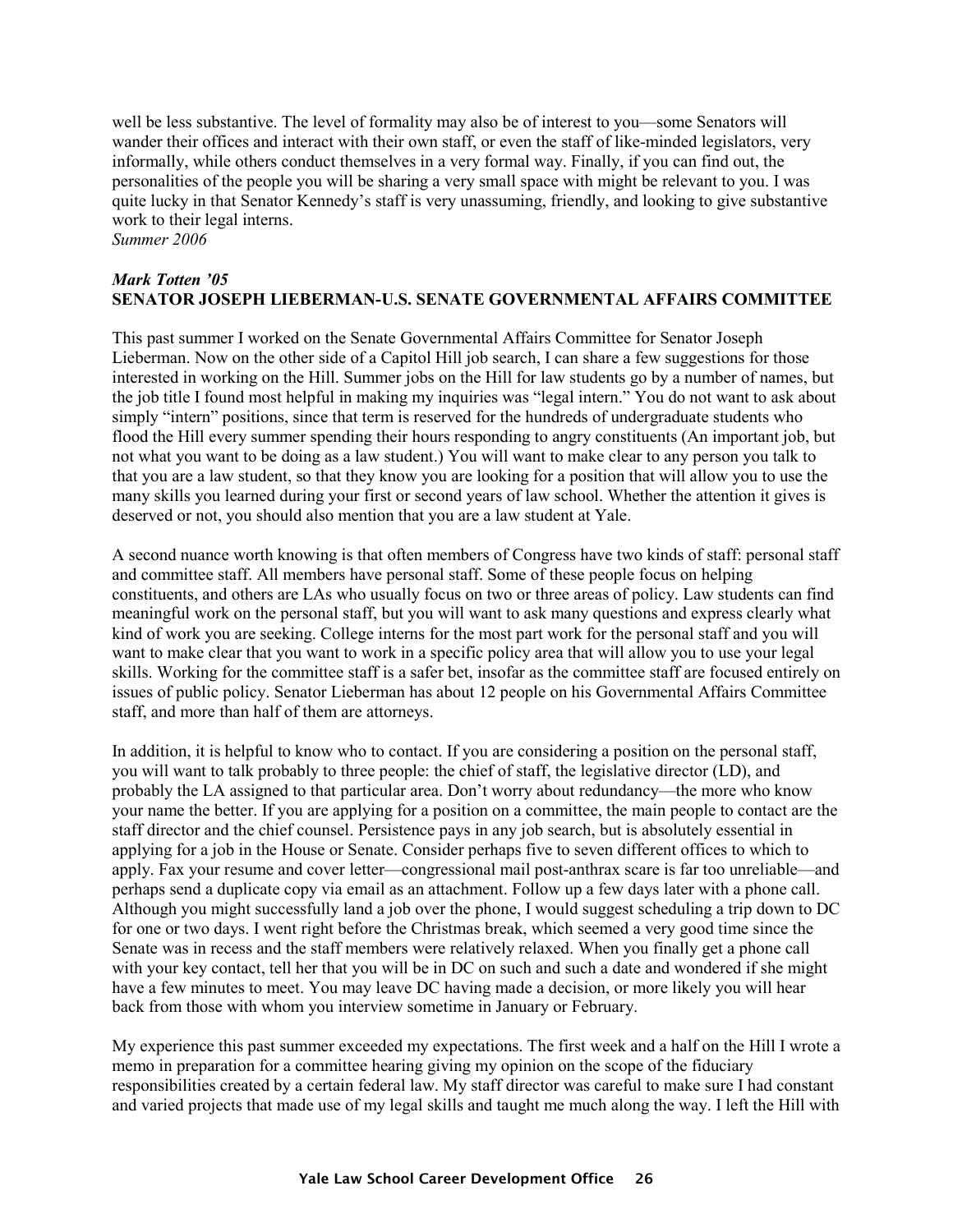better legal research and writing abilities but also with a sense of all the factors that weigh in to shape public policy. My main area of work was environmental law, so I often attended hearings on this subject. Likewise, a few times a week I went to briefings conducted by various government agencies. Several times, the staff director assigned a project to me based on that day's news. For example, I researched and formed an opinion on what weaknesses in the federal regulatory structure were brought to light on account of the monkeypox outbreak. As a result of my work we requested a briefing by the CDC and prepared an oversight letter. In my interview for this job, I was careful to describe the type of work I was seeking; nonetheless, I started in late May not knowing quite what to expect. I left very satisfied, however, with a sense that I had both acquired new legal skills and had a broader sense of how the legislative process works.

*Summer 2003* 

#### *Rebecca Kelly '08*  **SENATOR CHARLES SCHUMER-U.S. SENATE JUDICIARY COMMITTEE**

I went to DC the summer after my 1L year to work for Senator Schumer (D-NY) on the Judiciary Committee. Before I describe the process of getting the job and working on the Hill, it's important to note several things: first, what the work is like and how the hiring process operates can vary tremendously from Senator to Senator; second, I think my experience on the Hill was especially anomalous because of both the specific time I was there and particularly because of the nature of my office, which is quite different from most other Hill offices. Though I imagine I would have loved my job even if those differences hadn't been true, the idiosyncrasies of my office helped provide me with the best professional and personal experience I have ever had (and possibly ever will have).

When considering summer jobs, I was fairly confident I wanted to work in government, and was particularly interested in the legislative/policy making fields. After talking to fellow YLS students, it quickly became clear to me that the best place (if not the only place) for law students to find summer work on Capitol Hill is through the Senate Judiciary Committee**—**many (though not all) Senators on the Committee hire one or more law students for the summer; the decisions are made by each individual office so it's best to get in touch with the various counsels to find out what their hiring plans and processes are. I also understood that having contacts in the offices is particularly valuable. I applied to Senator Schumer's office in part because I'm a native New Yorker, but mostly because I had a good friend who used to work in his office and helped me get my resume in front of the right people. I interviewed in January and was hired the following month. I began my job the day after Memorial Day.

The Committee offices of Members of the Judiciary Committee vary in both size and structure**—**the more senior the Member, the larger his or her Judiciary Staff. Some Senators treat their Committee staff as entirely separate from their other legislative staff; some treat them as a regular part of their legislative staff who sit in a different office. Senator Schumer falls very much into the latter category**—**as part of his Judiciary staff, which is made up of between two and three lawyers, one post-college assistant, and a law student**—**we interacted regularly with the rest of the staff in his personal office, including other legislative staffers and press staffers. In general, Senator Schumer tends to be more hands-on than many other Senators, so we frequently spent time meeting with him in his office or over the phone to discuss pending issues and legislation (many Senators communicate primarily or exclusively with only their most senior staffers; this was not the case in our office).

As a law clerk, I reported directly to the Chief Counsel in our office. My work for him spanned a broad spectrum**—**I analyzed and summarized legislation, fed him interesting or important articles, generated ideas for and drafted legislation, drafted letters and statements, attended hearings and Committee meetings, met with constituents and groups, and did a variety of other work. The job was always fascinating and extremely fast paced. It was also very time consuming**—**I would arrive at the office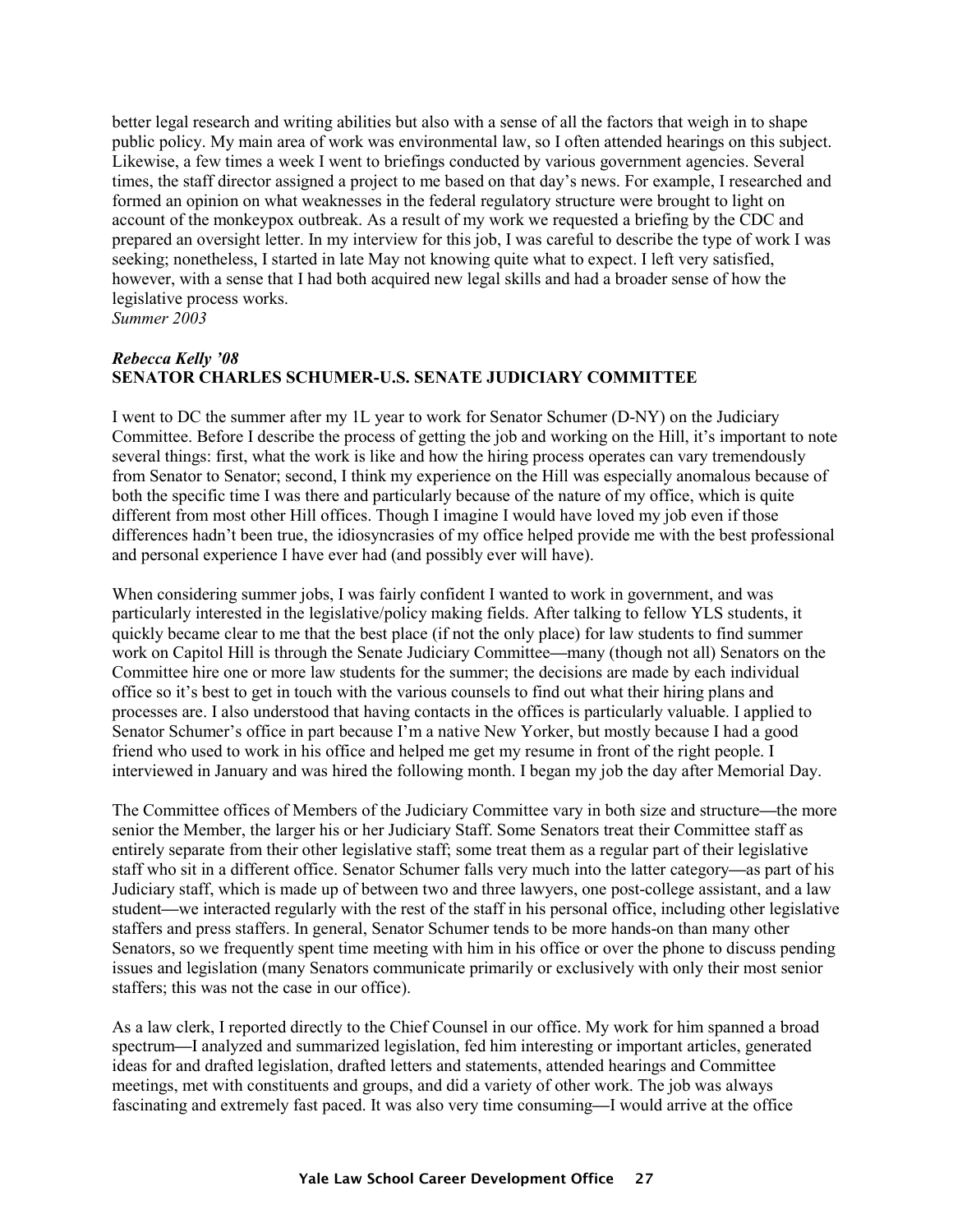between 8 and 9 in the morning, and we frequently didn't leave until after 10 or 11 p.m. I also worked many weekends. Our schedule was entirely unpredictable; I had no idea in the morning whether I'd be leaving at 7 or whether I'd be stuck in the office until midnight. In addition, even when we weren't in the office, we were almost always paying attention to the news, both print and television, and staying in touch with each other as issues progressed. For me, it was entirely worth it, but it is worthwhile to be prepared for that type of commitment.

That was the typical pattern of my work**—**my summer, however, was complicated by the retirement of Justice O'Connor and the process of the Supreme Court hearings. Starting in the beginning of July, I focused on pretty much nothing but hearing prep, including reviewing constitutional case law and the nominee's records and drafting questions, statements, and other material. Though DC usually becomes a ghost town in August and the Senate dies down, our August was jam-packed (I would, however, have been excited to stay through August even if it hadn't been busy because the quiet times are the only ones in which there is time to focus on new ideas and policy development). Because our Supreme Court staff was so small, and because I loved my job so much, I ended up staying on in our office for an entire year, though my original plan was to stay for twelve weeks.

I cannot speak highly enough of my experience in Washington. I learned more about the law, about policy-making, and about politics than I could have imagined, and I got an incredible first hand perspective on the legislative process. I also made terrific friends and connections on both sides of the aisle. Again, though I'm sure I would have loved working in any of the Senate offices, I think the people in and the structure of my particular office contributed tremendously to my enjoyment. For the same reason, I think it is tough to anticipate what a summer spent on the Judiciary Committee will be like for any individual. However, for someone with an interest in politics and policy, the opportunity to spend a summer on the Hill is probably invaluable. *Summer 2005* 

#### *Tabitha Edgens '13*  **SENATOR CHARLES SCHUMER-U.S. SENATE JUDICIARY COMMITTEE**

My interest in Capitol Hill began with a semester-long internship for my district's congressman as an undergrad. I enjoyed the young, fast-paced, and politically engaged environment so much that I decided to work in politics after college. I spent six months on a Senate campaign in 2008 then went to work in the Senator's congressional office in Washington, D.C. in 2009. Because I knew that I wanted to return to DC and government work after law school, I first I thought I should experience something different during my 1L summer. I initially applied to a variety of jobs with federal agencies and non-profits. Then, in January of my 1L year I joined the Yale Law Democrats' annual trip to Washington, DC. We met with alumni who worked in the White House, the State Department, and many other federal agencies, but it was our meeting with several Senate Judiciary Committee staffers that most impressed me. That meeting reminded me of what drew me to the Hill in the first place: it was full of smart, savvy, and pragmatic people with strong personal views but also practical ideas about how to actually get things done.

After that meeting I decided to apply to several members of the Senate Judiciary Committee. (While most Hill jobs require some knowledge of the legal system, the Judiciary Committee is the arm of the Senate that deals with most purely legal issues. For instance, it oversees the Department of Justice, is responsible for confirming all federal judges, and hears most legislation related to civil rights, the Constitution, intellectual property, and immigration.) I knew that the clerkships on the Judiciary Committee, which are only available to law students, are typically more substantive than the internships in Senators' personal offices, which consist of answering phones and writing letters if you're lucky.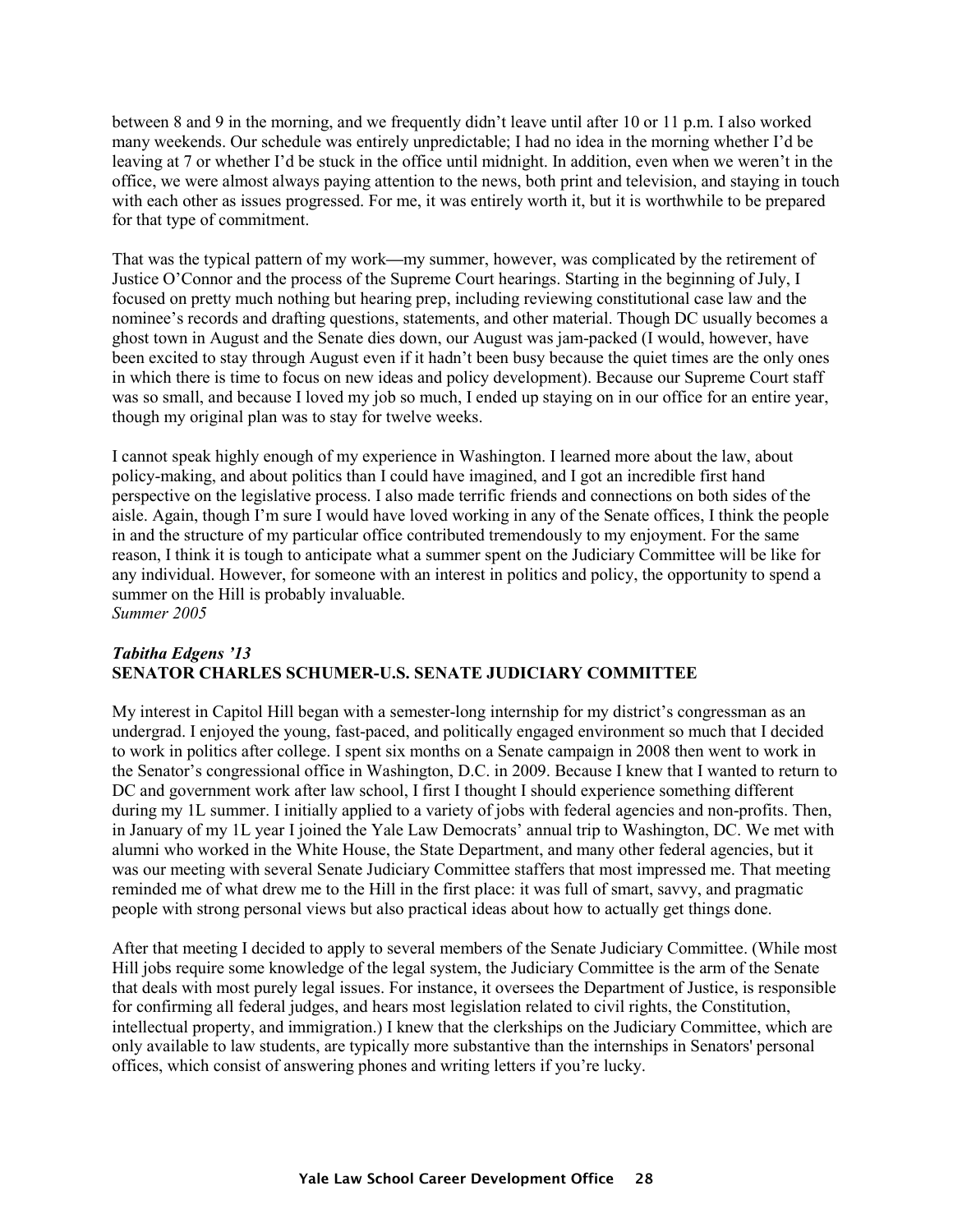The clerkship application process varies widely among offices. Some strongly prefer clerks with ties to the Senator's home state. Others prefer strong academic credentials or particular subject-matter interests. I knew that personal contacts also matter on the Hill, so I immediately contacted the staffers I met at the Yale Law Democrats' lunch. I also asked some of my former colleagues to put in a good word for me in the offices where I was really interested in working. I also did some research to find YLS students who previously worked in the offices in which I was interested and had coffee with them to learn about office dynamics and priorities. I eventually decided that Senator Schumer's office was the best fit. I was thrilled to receive a job offer after a short in-person interview with his Chief Counsel (in which we spent equal time discussing our mutual love of southern literature and wonky policy stuff).

My experience in the Judiciary Committee was dynamic; my assignments and the pace of the work varied dramatically from week to week. On the Hill, the legislative calendar dictates your experience. The first half of my summer was fairly busy, but the second half was dominated by debt ceiling negotiations which brought most other business to a halt. The unpredictable pace is also affected by summer recesses, which typically last for about one week per month during the summer, plus the entire month of August.

The office was highly entrepreneurial. The staff charged the clerks with generating project ideas. I spent the first several weeks getting acclimated, attending meetings with lawyers on staff, and writing memos as directed on a variety of topics. By the second half of the summer I was mostly self-sufficient and developed my own projects and ideas. Clerks were expected at a minimum to read *The New York Times*, *Washington Post*, and *Politico* every day, monitoring any developments important to the committee or the state. We also monitored the committee's business and attended hearings and other events. I wrote a couple of detailed legal memos, a handful of short policy memos, and assisted with drafting a piece of legislation. Still, at times there was a dearth of work and I scoured newspapers for project ideas for hours to stay busy. Often, when projects arose they had to be completed within a short time frame, which contributed to the stop-and-go pace.

The most important aspect of my clerkship for me was the work environment. The staff was collegial and welcoming. They treated the clerks like professionals but still didn't ask us to work long hours unless something out of the ordinary came up. A typical work day was 9:00-6:00 with an hour lunch break. I enjoyed getting experience in a variety of policy areas, from telecommunications to the Second Amendment. After spending a summer doing such a variety of research, it was hard to imagine being in a place where I only learned about a single area of the law. I highly recommend a Judiciary Committee clerkship for anyone interested in legislative or regulatory work. Those who are strictly interested in litigation or academia might be unsatisfied with the amount of strictly legal research and writing. However, if you're looking for broad exposure to many areas of law and interesting but not exhausting summer experience, the Judiciary Committee is a great place to be. *Summer 2011* 

#### *JD Hamel '13* **SENATOR JOHN CORNYN-U.S. SENATE JUDICIARY COMMITTEE**

I decided to work on the Hill because I was interested in the legislative process but knew I didn't want to make a career out of it. During your 1L summer, you can do virtually anything, so I decided to follow my interests and worry about my actual career during 2L summer. It was a great decision—I learned a lot, did a lot of substantive work, and enjoyed a really great city.

People get jobs on the Hill in a variety of ways, but the common denominator seems to be that you must know *somebody*. For some, that means you're friendly with a senior staffer. For others, that means your mother went to law school with a congressman. I didn't have that common denominator, but I got the job because I was on the Federalist Society email list, John Cornyn needed law clerks, and a professor wrote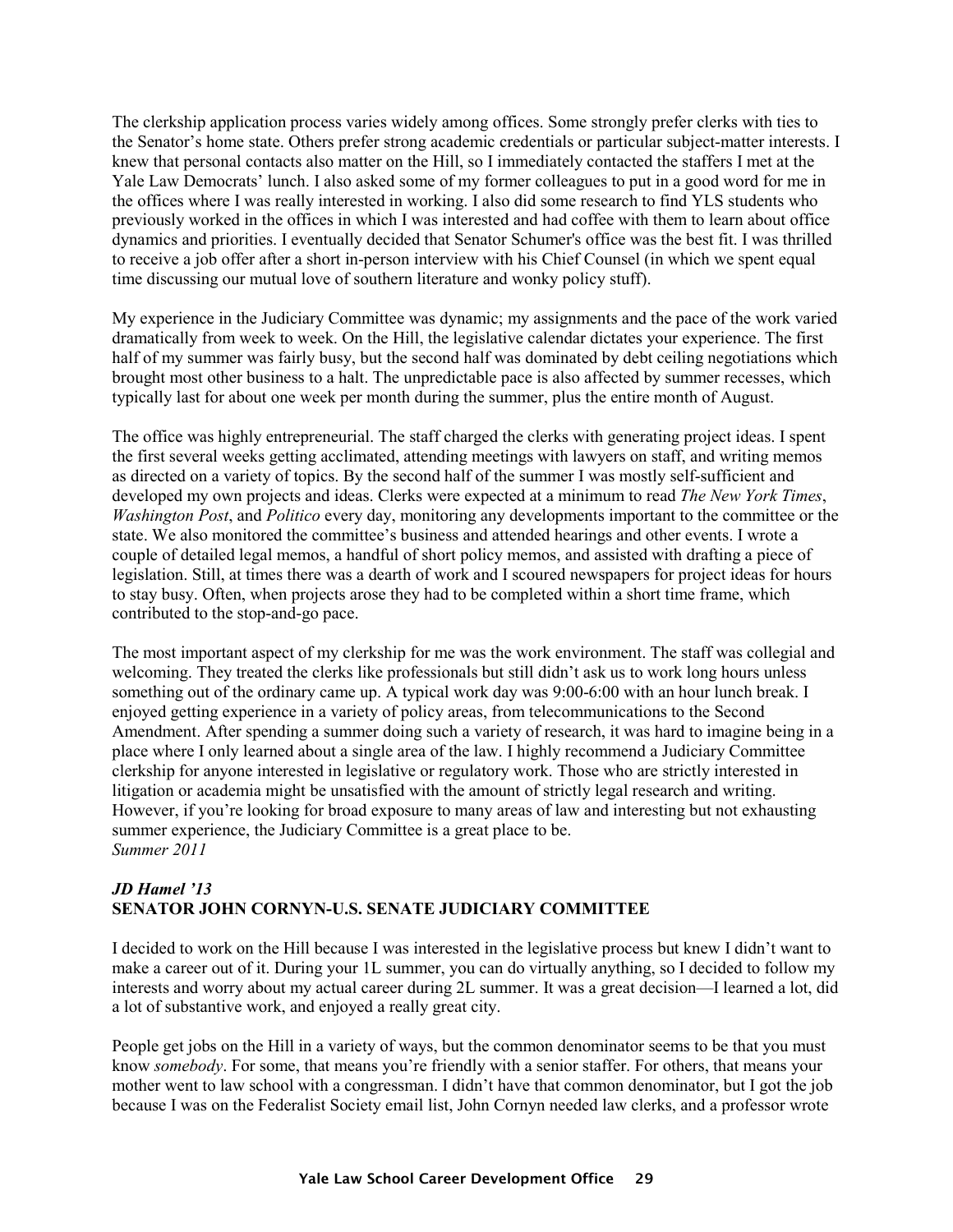<span id="page-27-0"></span>me a very good letter of recommendation. If you want to work on the Hill, professors are a very good resource. They will either know an important person on the Hill, or know someone who knows an important person on the Hill. What this means is that not having a preexisting network shouldn't discourage anyone—I didn't, and it worked out fine for me.

I worked for John Cornyn, but I worked for his Judiciary Committee staff, so I wasn't involved in, for example, the budget negotiations. The work was excellent, and I think that anyone who wants substantive legal work should look first at the Judiciary Committee. I wrote memos about pending legislation, recommended whether the senator should co-sponsor bills, and researched judicial nominees. In addition to the work, I really enjoyed the opportunity to sit in on committee hearings and meetings between senior staff and lobbyists. Put simply, it was very cool to be an "insider," even if only for six weeks.

The only negative part of the experience was the pace of the work. Government work is generally slower than at a large law firm, and I think that's especially true of Capitol Hill during the summer. Sometimes I had to ask for projects, and sometimes there just weren't any projects to give. It was never boring, but there were some days during which I had a little bit more free time than I would prefer. For some, that's an advantage, but it's a drawback for others. If you're the kind of person who needs constant activity, then Capitol Hill might not be the best workplace.

Finally, keep in mind that each office is different. Some of my classmates worked for another Judiciary Committee member, and each of them told me that their experience was more intense than mine. That said, all of us agreed that working on the Hill was a very worthwhile experience. *Summer 2011* 

#### 2. Non- Political Positions

#### *Sally Pei '13*  **LIBRARY OF CONGRESS-OFFICE OF THE GENERAL COUNSEL**

I have always been interested in issues of cultural property and preservation, and, having decided fairly early in my 1L summer job search that I wanted to experience legal practice in a federal government setting, I thought the Office of the General Counsel at the Library of Congress, the nation's oldest federal cultural institution, would be a good fit. The Library of Congress's location on Capitol Hill was thus a relatively marginal factor in my decision to apply for an internship there, but being part of an institution whose mission is to serve and support Congress certainly added to the excitement. I submitted a resumé, cover letter, and writing sample to the OGC on December 1, had a telephone interview with two OGC attorneys in early January, and received an offer a few weeks after that.

Working at the Library turned out to be everything I had hoped for. Although serving as a resource for Congress is a crucial part of the Library's mission, the Office of General Counsel, at least in my experience, had little direct involvement with congressional affairs. (Other divisions, particularly the Congressional Research Service, have more direct contact with Congress and also hire law student interns during the summer months.) Instead, the OGC provides legal advice to the Library's various divisions. It is a small office—eleven attorneys, plus support staff and three summer law clerks—but handles a wide range of issues, including intellectual property, ethics, employment, government contracts, gifts and acquisitions, and designing Library regulations and policies. It also defends the Library in litigation. The office environment is low-key and relaxed. The other two law clerks and I generally arrived at work between 8:30 and 9:00, and left sometime between 5:30 and 6:00. The regular attorneys kept similar hours.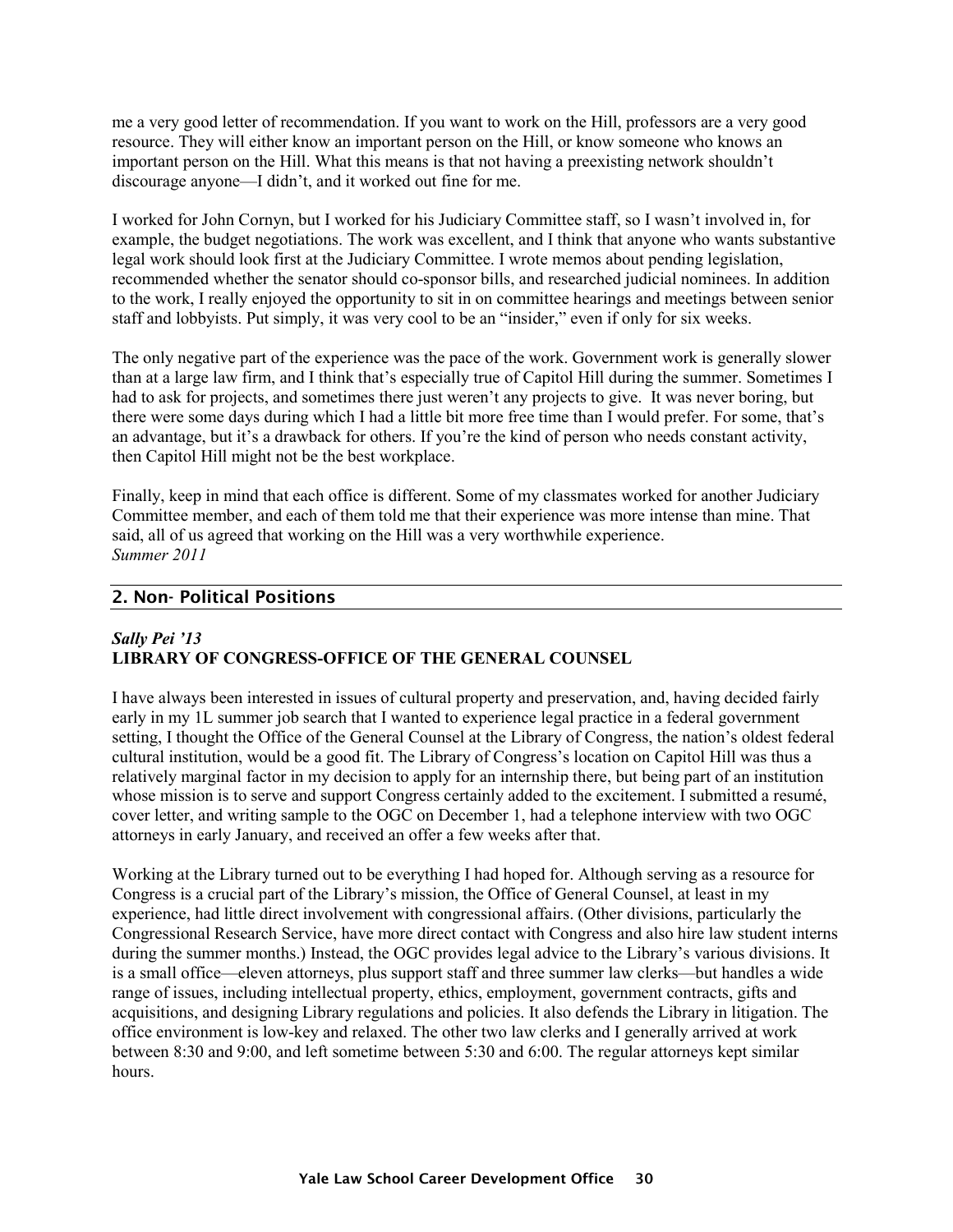Over the ten weeks of my internship, I worked in most of the OGC's practice areas. Many of my assignments involved writing research memos about how best to make the Library's vast collections accessible and relevant to the public, often focusing on copyright and fair use. Other assignments involved developing social media policies for the Library. I also drafted motions in an employment discrimination lawsuit and attended depositions and a status conference. My supervisor also brought all the law clerks to meetings, hearings at the Copyright Office about possible changes to the copyright law, and other events and panels that exposed us to the work of the different Library divisions.

The work was consistently stimulating and substantive, although often fairly solitary—I found myself wishing for more collaboration and discussion with both the lawyers and the law clerks. Still, the work was challenging and presented interesting issues, and supervisors gave helpful feedback and encouragement. The best part of the job, though, was the opportunity to work with people, both within the OGC and in other Library divisions, who have devoted their careers to preserving national history and culture, and sharing their enthusiasm and expertise in countless subject areas, from folklife and music to poetry and literature, with the wider public.

*Summer 2011*